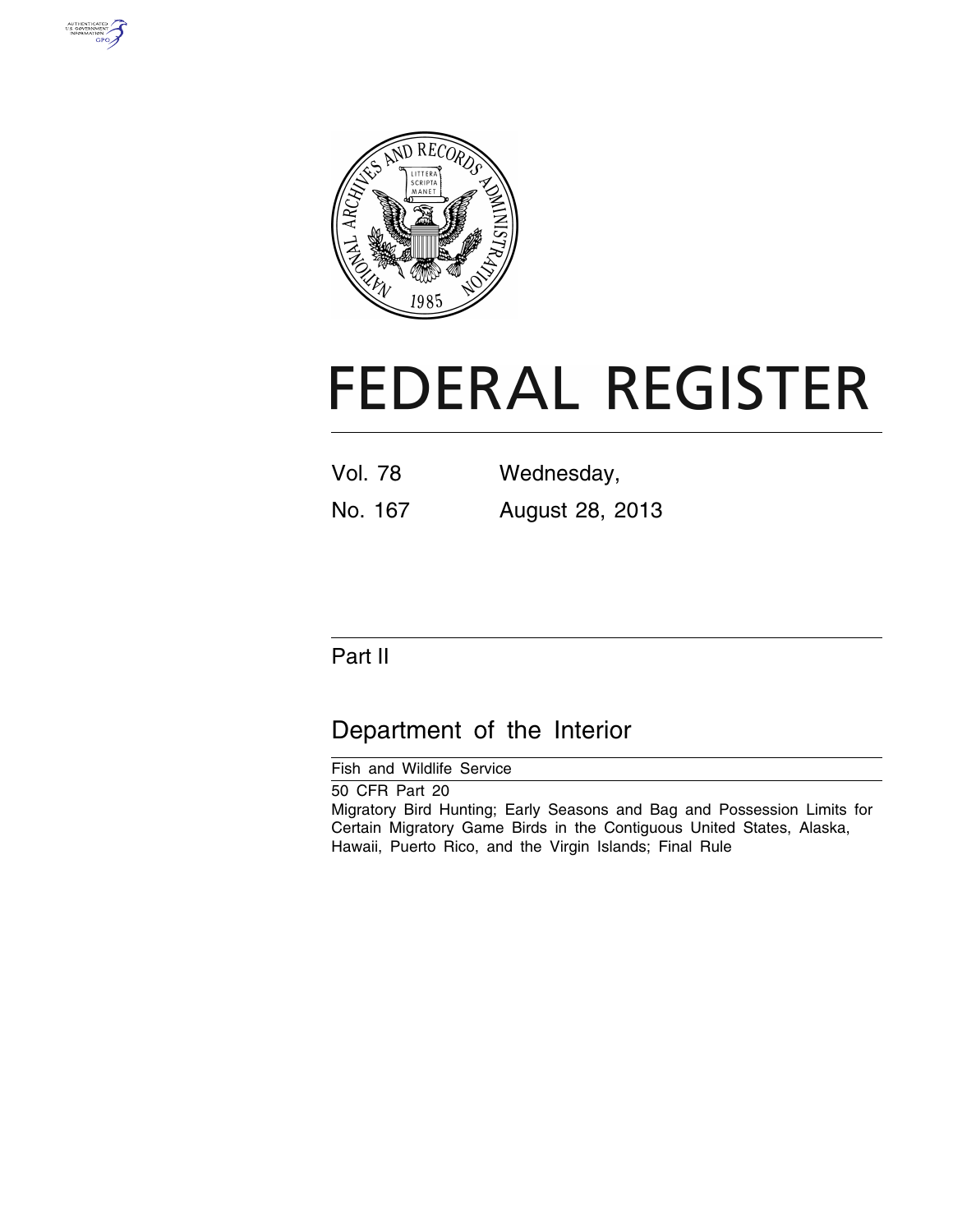# **DEPARTMENT OF THE INTERIOR**

# **Fish and Wildlife Service**

#### **50 CFR Part 20**

**[Docket No. FWS–HQ–MB–2013–0057; FF09M21200–134–FXMB1231099BPP0]** 

#### **RIN 1018–AY87**

**Migratory Bird Hunting; Early Seasons and Bag and Possession Limits for Certain Migratory Game Birds in the Contiguous United States, Alaska, Hawaii, Puerto Rico, and the Virgin Islands** 

**AGENCY:** Fish and Wildlife Service, Interior.

# **ACTION:** Final rule.

**SUMMARY:** This rule prescribes the hunting seasons, hours, areas, and daily bag and possession limits of mourning, white-winged, and white-tipped doves; band-tailed pigeons; rails; moorhens and gallinules; woodcock; common snipe; sandhill cranes; sea ducks; early (September) waterfowl seasons; migratory game birds in Alaska, Hawaii, Puerto Rico, and the Virgin Islands; youth waterfowl day; and some extended falconry seasons. Taking of migratory birds is prohibited unless specifically provided for by annual regulations. This rule permits taking of designated species during the 2013–14 season.

**DATES:** This rule is effective on September 1, 2013.

**ADDRESSES:** You may inspect comments received on the migratory bird hunting regulations during normal business hours at the Service's office in Room 4107, Arlington Square Building, 4501 N Fairfax Drive, Arlington, VA. You may obtain copies of referenced reports from the street address above, or from the Division of Migratory Bird Management's Web site at *[http://](http://www.fws.gov/migratorybirds/) [www.fws.gov/migratorybirds/,](http://www.fws.gov/migratorybirds/)* or at *<http://www.regulations.gov>* at Docket No. FWS–HQ–MB–2013–0057.

**FOR FURTHER INFORMATION CONTACT:** Ron W. Kokel, Division of Migratory Bird Management, U.S. Fish and Wildlife Service, (703) 358–1714.

# **SUPPLEMENTARY INFORMATION:**

#### **Regulations Schedule for 2013**

On April 9, 2013, we published in the **Federal Register** (78 FR 21200) a proposal to amend 50 CFR part 20. The proposal provided a background and overview of the migratory bird hunting regulations process, and addressed the establishment of seasons, limits, and other regulations for hunting migratory

game birds under §§ 20.101 through 20.107, 20.109, and 20.110 of subpart K. Major steps in the 2013–14 regulatory cycle relating to open public meetings and **Federal Register** notifications were also identified in the April 9 proposed rule. Further, we explained that all sections of subsequent documents outlining hunting frameworks and guidelines were organized under numbered headings. Subsequent documents will refer only to numbered items requiring attention. Therefore, it is important to note that we omit those items requiring no attention, and remaining numbered items might be discontinuous or appear incomplete.

On June 14, 2013, we published in the **Federal Register** (78 FR 35844) a second document providing supplemental proposals for early- and late-season migratory bird hunting regulations. The June 14 supplement also provided detailed information on the 2013–14 regulatory schedule and announced the Service Regulations Committee (SRC) and Flyway Council meetings.

On June 19 and 20, 2013, we held open meetings with the Flyway Council Consultants where the participants reviewed information on the current status of migratory shore and upland game birds and developed recommendations for the 2013–14 regulations for these species plus regulations for migratory game birds in Alaska, Puerto Rico, and the Virgin Islands; special September waterfowl seasons in designated States; special sea duck seasons in the Atlantic Flyway; and extended falconry seasons. In addition, we reviewed and discussed preliminary information on the status of waterfowl as it relates to the development and selection of the regulatory packages for the 2013–14 regular waterfowl seasons.

On July 26, 2013, we published in the **Federal Register** (78 FR 45376) a third document specifically dealing with the proposed frameworks for early-season regulations. In late August 2013, we published in the **Federal Register** a final rule which contained final frameworks for early migratory bird hunting seasons from which wildlife conservation agency officials from the States, Puerto Rico, and the Virgin Islands selected early-season hunting dates, hours, areas, and limits.

On July 31–August 1, 2013, we held open meetings with the Flyway Council Consultants at which the participants reviewed the status of waterfowl and developed recommendations for the 2013–14 regulations for these species. Proposed hunting regulations were discussed for late seasons. We published the proposed frameworks for

late-season regulations (primarily hunting seasons that start after October 1 and most waterfowl seasons not already established) in an August 22, 2013, **Federal Register** (78 FR 52338).

The final rule described here is the sixth in the series of proposed, supplemental, and final rulemaking documents for migratory game bird hunting regulations and deals specifically with amending subpart K of 50 CFR part 20. It sets hunting seasons, hours, areas, and limits for mourning, white-winged, and white-tipped doves; band-tailed pigeons; rails; moorhens and gallinules; woodcock; common snipe; sandhill cranes; sea ducks; early (September) waterfowl seasons; migratory game birds in Alaska, Hawaii, Puerto Rico, and the Virgin Islands; youth waterfowl hunting day; and some extended falconry seasons.

# **National Environmental Policy Act (NEPA)**

The programmatic document, ''Second Final Supplemental Environmental Impact Statement: Issuance of Annual Regulations Permitting the Sport Hunting of Migratory Birds (EIS 20130139),'' filed with the Environmental Protection Agency (EPA) on May 24, 2013, addresses NEPA compliance by the Service for issuance of the annual framework regulations for hunting of migratory game bird species. We published a notice of availability in the **Federal Register** on May 31, 2013 (78 FR 32686), and our Record of Decision on July 26, 2013 (78 FR 45376). We also address NEPA compliance for waterfowl hunting frameworks through the annual preparation of separate environmental assessments, the most recent being ''Duck Hunting Regulations for 2013– 14,'' with its corresponding August 19, 2013, finding of no significant impact. In addition, an August 1985 environmental assessment entitled ''Guidelines for Migratory Bird Hunting Regulations on Federal Indian Reservations and Ceded Lands'' is available from the address indicated under the caption **FOR FURTHER INFORMATION CONTACT**.

#### **Endangered Species Act Consideration**

Section 7 of the Endangered Species Act of 1973, as amended (16 U.S.C. 1531 *et seq.*), provides that, ''The Secretary shall review other programs administered by him and utilize such programs in furtherance of the purposes of this Act'' (and) shall ''insure that any action authorized, funded, or carried out

. . . is not likely to jeopardize the continued existence of any endangered species or threatened species or result in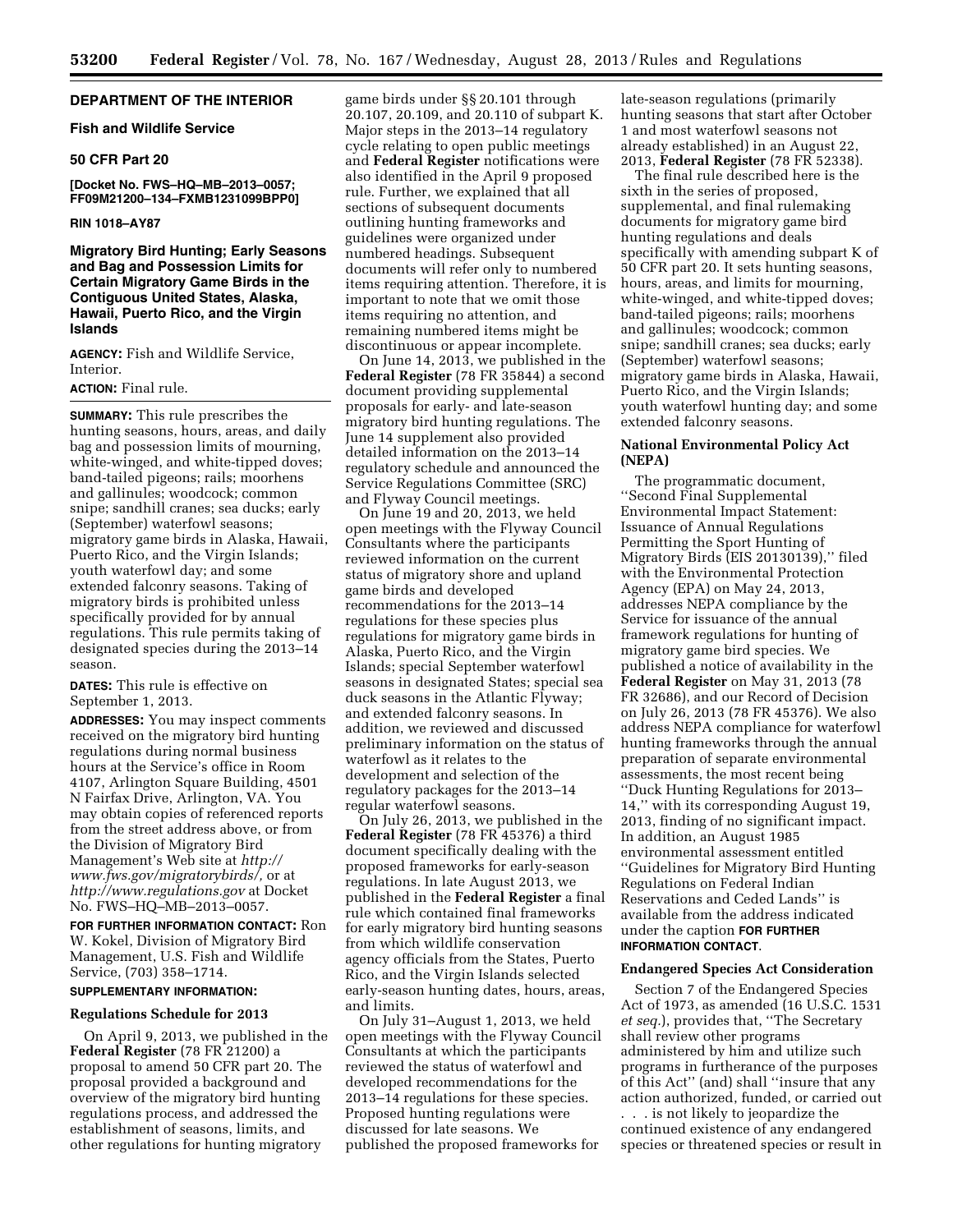the destruction or adverse modification of [critical] habitat. . . .'' Consequently, we conducted formal consultations to ensure that actions resulting from these regulations would not likely jeopardize the continued existence of endangered or threatened species or result in the destruction or adverse modification of their critical habitat. Findings from these consultations are included in a biological opinion, which concluded that the regulations are not likely to jeopardize the continued existence of any endangered or threatened species. Additionally, these findings may have caused modification of some regulatory measures previously proposed, and the final frameworks reflect any such modifications. Our biological opinions resulting from this section 7 consultation are public documents available for public inspection at the address indicated under **ADDRESSES**.

# **Regulatory Planning and Review (Executive Orders 12866 and 13563)**

Executive Order 12866 provides that the Office of Information and Regulatory Affairs (OIRA) will review all significant rules. OIRA has reviewed this rule and has determined that this rule is significant because it would have an annual effect of \$100 million or more on the economy.

Executive Order 13563 reaffirms the principles of E.O. 12866 while calling for improvements in the nation's regulatory system to promote predictability, to reduce uncertainty, and to use the best, most innovative, and least burdensome tools for achieving regulatory ends. The executive order directs agencies to consider regulatory approaches that reduce burdens and maintain flexibility and freedom of choice for the public where these approaches are relevant, feasible, and consistent with regulatory objectives. E.O. 13563 emphasizes further that regulations must be based on the best available science and that the rulemaking process must allow for public participation and an open exchange of ideas. We have developed this rule in a manner consistent with these requirements.

An economic analysis was prepared for the 2013–14 season. This analysis was based on data from the 2011 National Hunting and Fishing Survey, the most recent year for which data are available (see discussion in Regulatory Flexibility Act section below). This analysis estimated consumer surplus for three alternatives for duck hunting (estimates for other species are not quantified due to lack of data). The alternatives are (1) Issue restrictive regulations allowing fewer days than

those issued during the 2012–13 season, (2) issue moderate regulations allowing more days than those in alternative 1, and (3) issue liberal regulations identical to the regulations in the 2012– 13 season. For the 2013–14 season, we chose Alternative 3, with an estimated consumer surplus across all flyways of \$317.8–\$416.8 million. We also chose alternative 3 for the 2009–10, the 2010– 11, the 2012–13, and the 2012–13 seasons. The 2013–14 analysis is part of the record for this rule and is available at *<http://www.regulations.gov>* at Docket No. FWS–HQ–MB–2013–0057.

# **Regulatory Flexibility Act**

The annual migratory bird hunting regulations have a significant economic impact on substantial numbers of small entities under the Regulatory Flexibility Act (5 U.S.C. 601 et seq.). We analyzed the economic impacts of the annual hunting regulations on small business entities in detail as part of the 1981 costbenefit analysis. This analysis was revised annually from 1990–95. In 1995, the Service issued a Small Entity Flexibility Analysis (Analysis), which was subsequently updated in 1996, 1998, 2004, 2008, and 2013. The primary source of information about hunter expenditures for migratory game bird hunting is the National Hunting and Fishing Survey, which is conducted at 5-year intervals. The 2013 Analysis was based on the 2011 National Hunting and Fishing Survey and the U.S. Department of Commerce's County Business Patterns, from which it was estimated that migratory bird hunters would spend approximately \$1.5 billion at small businesses in 2013. Copies of the Analysis are available upon request from the Division of Migratory Bird Management (see **FOR FURTHER**

**INFORMATION CONTACT**) or from our Web site at *[http://www.fws.gov/](http://www.fws.gov/migratorybirds/NewReportsPublications/SpecialTopics/SpecialTopics.html#HuntingRegs) [migratorybirds/](http://www.fws.gov/migratorybirds/NewReportsPublications/SpecialTopics/SpecialTopics.html#HuntingRegs) [NewReportsPublications/SpecialTopics/](http://www.fws.gov/migratorybirds/NewReportsPublications/SpecialTopics/SpecialTopics.html#HuntingRegs) [SpecialTopics.html#HuntingRegs](http://www.fws.gov/migratorybirds/NewReportsPublications/SpecialTopics/SpecialTopics.html#HuntingRegs)* or at *<http://www.regulations.gov>* at Docket No. FWS–HQ–MB–2013–0057.

# **Small Business Regulatory Enforcement Fairness Act**

This rule is a major rule under 5 U.S.C. 804(2), the Small Business Regulatory Enforcement Fairness Act. For the reasons outlined above, this rule will have an annual effect on the economy of \$100 million or more. However, because this rule establishes hunting seasons, we are not deferring the effective date under the exemption contained in 5 U.S.C. 808(1).

# **Paperwork Reduction Act**

This final rule does not contain any new information collection that requires approval under the Paperwork Reduction Act of 1995 (44 U.S.C. 3501 et seq.). We may not conduct or sponsor and you are not required to respond to a collection of information unless it displays a currently valid OMB control number. OMB has reviewed and approved the information collection requirements associated with migratory bird surveys and assigned the following OMB control numbers:

• 1018-0010—Mourning Dove Call Count Survey (expires 4/30/2015).

• 1018–0019—North American Woodcock Singing Ground Survey (expire 4/30/2015).

• 1018–0023—Migratory Bird Surveys (expires 4/30/2014). Includes Migratory Bird Harvest Information Program, Migratory Bird Hunter Surveys, Sandhill Crane Survey, and Parts Collection Survey.

# **Unfunded Mandates Reform Act**

We have determined and certify, in compliance with the requirements of the Unfunded Mandates Reform Act, 2 U.S.C. 1502 *et seq.,* that this rulemaking will not impose a cost of \$100 million or more in any given year on local or State government or private entities. Therefore, this rule is not a ''significant regulatory action'' under the Unfunded Mandates Reform Act.

# **Civil Justice Reform—Executive Order 12988**

The Department, in promulgating this rule, has determined that this rule will not unduly burden the judicial system and that it meets the requirements of sections 3(a) and 3(b)(2) of Executive Order 12988.

#### **Takings Implication Assessment**

In accordance with Executive Order 12630, this rule, authorized by the Migratory Bird Treaty Act (16 U.S.C. 703–711), does not have significant takings implications and does not affect any constitutionally protected property rights. This rule will not result in the physical occupancy of property, the physical invasion of property, or the regulatory taking of any property. In fact, this rule allows hunters to exercise otherwise unavailable privileges and, therefore, reduce restrictions on the use of private and public property.

#### **Energy Effects—Executive Order 13211**

Executive Order 13211 requires agencies to prepare Statements of Energy Effects when undertaking certain actions. While this rule is a significant regulatory action under Executive Order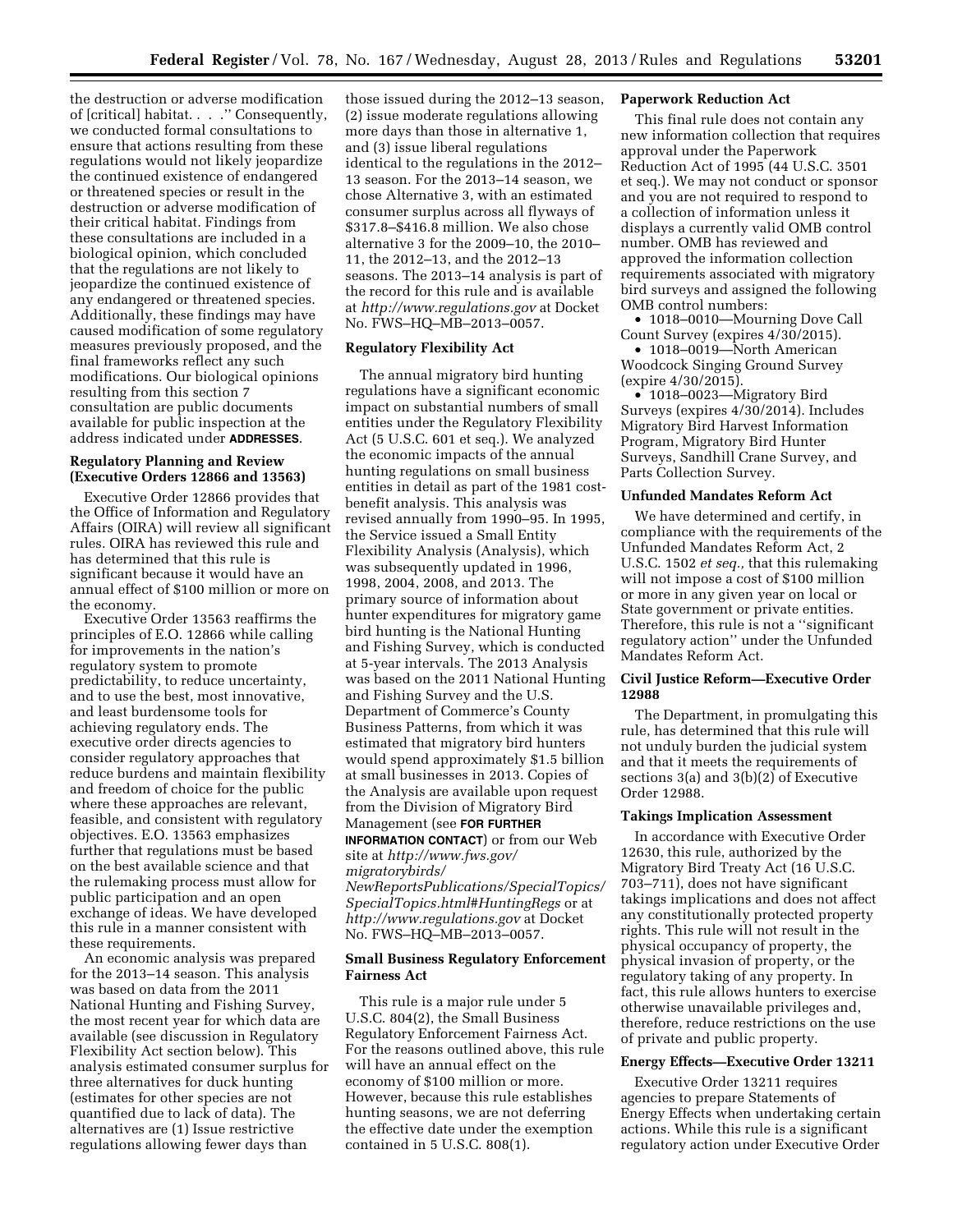12866, it is not expected to adversely affect energy supplies, distribution, or use. Therefore, this action is not a significant energy action and no Statement of Energy Effects is required.

# **Government-to-Government Relationship With Tribes**

In accordance with the President's memorandum of April 29, 1994, ''Government-to-Government Relations with Native American Tribal Governments'' (59 FR 22951), Executive Order 13175, and 512 DM 2, we have evaluated possible effects on Federallyrecognized Indian tribes and have determined that there are no effects on Indian trust resources. However, in the April 9 **Federal Register**, we solicited proposals for special migratory bird hunting regulations for certain Tribes on Federal Indian reservations, offreservation trust lands, and ceded lands for the 2013–14 migratory bird hunting season. The resulting proposals were contained in a separate August 2, 2013, proposed rule (78 FR 47136). By virtue of these actions, we have consulted with Tribes affected by this rule.

## **Federalism Effects**

Due to the migratory nature of certain species of birds, the Federal Government has been given responsibility over these species by the Migratory Bird Treaty Act. We annually prescribe frameworks from which the States make selections regarding the hunting of migratory birds, and we employ guidelines to establish special regulations on Federal Indian reservations and ceded lands. This process preserves the ability of the States and tribes to determine which seasons meet their individual needs. Any State or Indian tribe may be more restrictive than the Federal frameworks at any time. The frameworks are developed in a cooperative process with the States and the Flyway Councils. This process allows States to participate in the development of frameworks from which they will make selections,

thereby having an influence on their own regulations. These rules do not have a substantial direct effect on fiscal capacity, change the roles or responsibilities of Federal or State governments, or intrude on State policy or administration. Therefore, in accordance with Executive Order 13132, these regulations do not have significant federalism effects and do not have sufficient federalism implications to warrant the preparation of a federalism summary impact statement.

#### **Regulations Promulgation**

The rulemaking process for migratory game bird hunting must, by its nature, operate under severe time constraints. However, we intend that the public be given the greatest possible opportunity to comment. Thus, when the preliminary proposed rulemaking was published, we established what we believed were the longest periods possible for public comment. In doing this, we recognized that, when the comment period closed, time would be of the essence. That is, if there were a delay in the effective date of these regulations after this final rulemaking, States would have insufficient time to select season dates and limits; to communicate those selections to us; and to establish and publicize the necessary regulations and procedures to implement their decisions. We find that ''good cause'' exists, within the terms of 5 U.S.C. 553(d)(3) of the Administrative Procedure Act, and therefore, under authority of the Migratory Bird Treaty Act (July 3, 1918), as amended (16 U.S.C. 703–711), these regulations will take effect less than 30 days after publication. Accordingly, with each conservation agency having had an opportunity to participate in selecting the hunting seasons desired for its State or Territory on those species of migratory birds for which open seasons are now prescribed, and consideration having been given to all other relevant matters presented, certain sections of title 50, chapter I, subchapter B, part 20,

subpart K, are hereby amended as set forth below.

#### **List of Subjects in 50 CFR Part 20**

Exports, Hunting, Imports, Reporting and recordkeeping requirements, Transportation, Wildlife.

Dated: August 12, 2013.

# **Rachel Jacobson,**

*Principal Assistant Deputy Secretary for Fish and Wildlife and Parks.* 

For the reasons set out in the preamble, title 50, chapter I, subchapter B, part 20, subpart K of the Code of Federal Regulations is amended as follows:

#### **PART 20—[AMENDED]**

■ 1. The authority citation for part 20 continues to read as follows:

**Authority:** Migratory Bird Treaty Act, 40 Stat. 755, 16 U.S.C. 703–712; Fish and Wildlife Act of 1956, 16 U.S.C. 742 a–j, Pub. L. 106–108, 113 Stat. 1491, Note Following 16 U.S.C. 703.

**Note:** The following annual hunting regulations provided for by §§ 20.101 through 20.106 and 20.109 of 50 CFR part 20 will not appear in the Code of Federal Regulations because of their seasonal nature.

■ 2. Section 20.101 is revised to read as follows:

#### **§ 20.101 Seasons, limits, and shooting hours for Puerto Rico and the Virgin Islands.**

Subject to the applicable provisions of the preceding sections of this part, areas open to hunting, respective open seasons (dates inclusive), shooting and hawking hours, and daily bag and possession limits for the species designated in this section are prescribed as follows:

Shooting and hawking hours are onehalf hour before sunrise until sunset.

CHECK COMMONWEALTH REGULATIONS FOR AREA DESCRIPTIONS AND ANY ADDITIONAL RESTRICTIONS. (a) *Puerto Rico.* 

Season dates Limits Bag Possession *Doves and Pigeons:*  Zenaida, white-winged, and mourning doves 1 ..... Sept. 7–Nov. 4 .............................................................. 20 20 Scaly-naped pigeons ............................................. Sept. 7–Nov. 4 .............................................................. 5 5 Ducks ..................................................................... Nov. 16–Dec. 23 & ....................................................... 6 12 Jan. 11–Jan. 27 ............................................................ 6 12 Common Moorhens ............................................... Nov. 16–Dec. 23 & ....................................................... 6 12 Jan. 11–Jan. 27 ............................................................ 6 12 Common Snipe ...................................................... Nov. 16–Dec. 23 & ....................................................... 8 16 Jan. 11–Jan. 27 ............................................................ 8 16

1 Not more than 10 Zenaida and 3 mourning doves in the aggregate.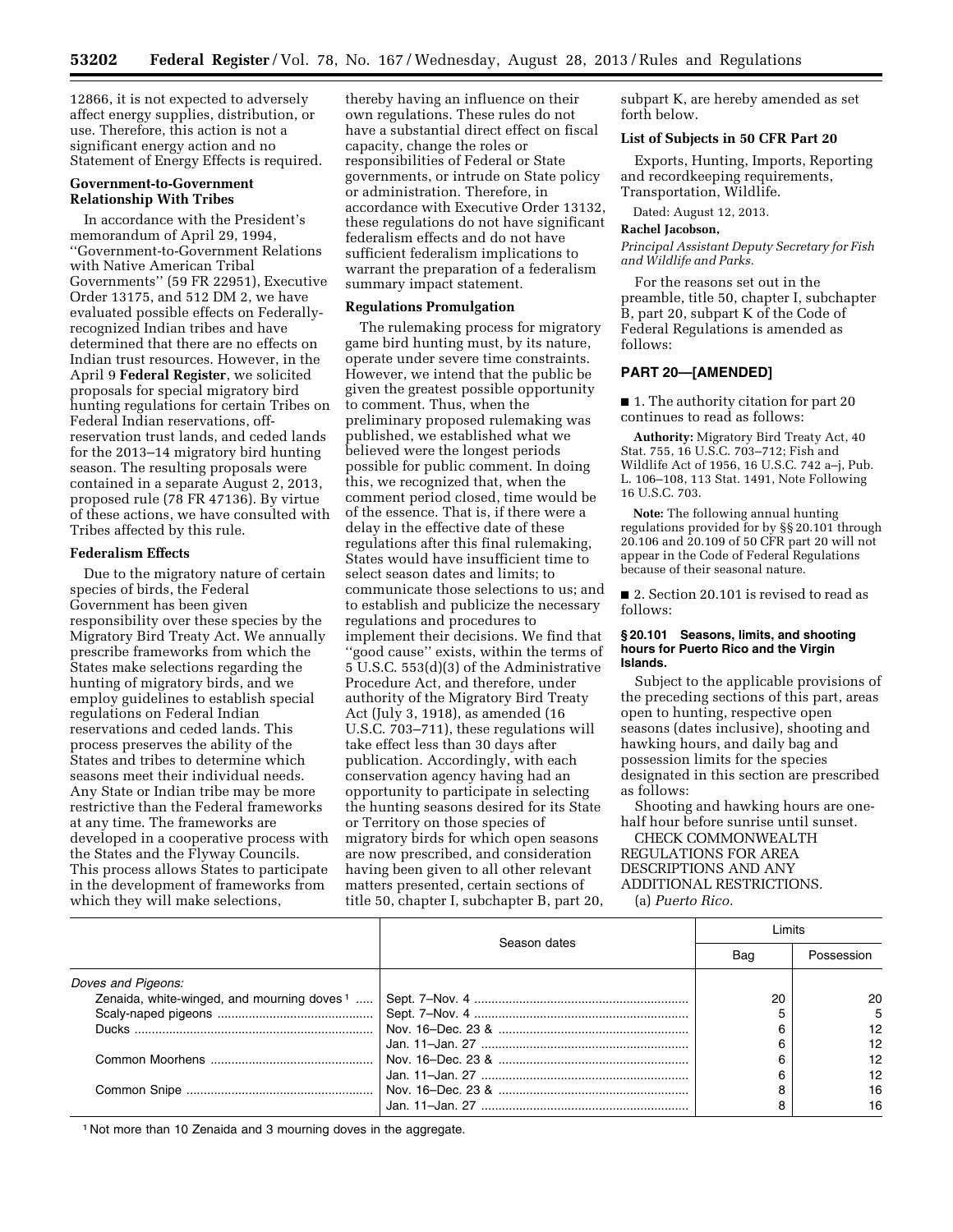*Restrictions:* In Puerto Rico, the season is closed on the ruddy duck, white-cheeked pintail, West Indian whistling duck, fulvous whistling duck, masked duck, purple gallinule, American coot, Caribbean coot, whitecrowned pigeon, and plain pigeon.

*Closed Areas:* Closed areas are described in the July 26, 2013, **Federal Register** (78 FR 45376).

(b) *Virgin Islands.* 

|              | Season dates | Limits |            |  |
|--------------|--------------|--------|------------|--|
|              |              | Bag    | Possession |  |
| <b>Ducks</b> | CLOSED       |        | 10<br>     |  |

*Restrictions:* In the Virgin Islands, the seasons are closed for ground or quail doves, pigeons, ruddy duck, whitecheeked pintail, West Indian whistling duck, fulvous whistling duck, masked duck, and purple gallinule.

*Closed Areas:* Ruth Cay, just south of St. Croix, is closed to the hunting of migratory game birds. All Offshore Cays under jurisdiction of the Virgin Islands Government are closed to the hunting of migratory game birds.

■ 3. Section 20.102 is revised to read as follows:

# **§ 20.102 Seasons, limits, and shooting hours for Alaska.**

Subject to the applicable provisions of the preceding sections of this part, areas open to hunting, respective open seasons (dates inclusive), shooting and hawking hours, and daily bag and possession limits for the species designated in this section are prescribed as follows:

Shooting and hawking hours are onehalf hour before sunrise until sunset. Area descriptions were published in the

# July 26, 2013, **Federal Register** (78 FR 45376).

CHECK STATE REGULATIONS FOR AREA DESCRIPTIONS AND ANY ADDITIONAL RESTRICTIONS.

| Area seasons                         | Dates                                                 |
|--------------------------------------|-------------------------------------------------------|
| North Zone<br>Gulf Coast Zone        | Sept. 1-Dec. 16.<br>Sept. 1-Dec. 16.<br>Sept. 16-Dec. |
| Southeast Zone                       | 31.                                                   |
| Pribilof & Aleutian Islands<br>Zone. | Oct. 8-Jan. 22.                                       |
| Kodiak Zone                          | Oct. 8-Jan. 22.                                       |

### DAILY BAG AND POSSESSION LIMITS

| Area                               | Ducks <sup>1</sup> | Dark<br>geese $234$ | Light geese <sup>2</sup> | Brant <sup>2</sup> | Common<br>snipe | Sandhill<br>cranes <sup>5</sup> |
|------------------------------------|--------------------|---------------------|--------------------------|--------------------|-----------------|---------------------------------|
|                                    | $10 - 30$          | $4 - 12$            | $4 - 12$                 | $2 - 6$            | $8 - 24$        | $3 - 9$                         |
|                                    | $8 - 24$           | $4 - 12$            | $4 - 12$                 | $2 - 6$            | $8 - 24$        | $2 - 6$                         |
|                                    | $7 - 21$           | $4 - 12$            | $4 - 12$                 | $2 - 6$            | $8 - 24$        | $2 - 6$                         |
| Pribilof and Aleutian Islands Zone | $7 - 21$           | $4 - 12$            | $4 - 12$                 | $2 - 6$            | $8 - 24$        | $2 - 6$                         |
|                                    | 7–21               | $4 - 12$            | $4 - 12$                 | $2 - 6$            | $8 - 24$        | $2 - 6$                         |

1The basic duck bag limits may include no more than 1 canvasback daily, 3 in possession, and may not include sea ducks. In addition to the basic duck limits, sea duck limits of 10 daily, 20 in possession, singly or in the aggregate, including no more than 6 each of either harlequin or long-tailed ducks, are allowed. Special sea duck limits will be available to nonresidents, but at lower daily limits than residents, and they may take no more than a possession limit of 20 per season, including no more than 4 each of harlequin and long-tailed ducks, black, surf, and whitewinged scoters, and king and common eiders. In Unit 15C, Kachemak Bay east of a line from Point Pogibshi to Anchor Point, the special sea duck daily bag limit for residents and nonresidents is 2 per day, 4 in possession, for harlequin and long-tailed ducks, and 1 per day, 2 in possession, for eiders (king and common collectively). Sea ducks include scoters, common and king eiders, harlequin ducks, long-tailed ducks, and

common and red-breasted mergansers. The season for Steller's and spectacled eiders is closed.<br><sup>2</sup> Dark geese include Canada and white-fronted geese. Light geese include snow geese and Ross' geese. Separate limits apply to

<sup>3</sup> In Units 5 and 6, the taking of Canada geese is only permitted from September 28 through December 16. In the Middleton Island portion of Unit 6, the taking of Canada geese is by special permit only, with a maximum of 10 permits for the season and a daily bag and possession limit<br>of 1. The season shall close if incidental harvest includes 5 dusky Canada gees The daily bag limit is 4 daily and 8 in possession. The Canada goose season will close in all of the permit areas if the total dusky goose harvest

<sup>4</sup> In Units 9, 10, 17 and 18, dark goose limits are 6 per day, 12 in possession.

5 In Unit 17, the daily bag limit for sandhill cranes is 2 and the possession limit is 4.

*Falconry:* The total combined bag and possession limit for migratory game birds taken with the use of a falcon under a falconry permit is 3 per day, 9 in possession, and may not exceed a more restrictive limit for any species listed in this subsection.

*Special Tundra Swan Season:* In Units 17, 18, 22, and 23, there will be a tundra swan season from September 1 through October 31 with a season limit of 3 tundra swans per hunter. This season is by registration permit only; hunters will be issued 1 permit allowing the take of up to 3 tundra swans. Hunters will be required to file a harvest report after the season is completed. Up to 500 permits may be issued in Unit 18; 300 permits each in Units 22 and 23; and 200 permits in Unit 17.

■ 4. Section 20.103, including the heading, is revised to read as follows:

#### **§ 20.103 Seasons, limits, and shooting hours for doves and pigeons.**

Subject to the applicable provisions of the preceding sections of this part, areas open to hunting, respective open

seasons (dates inclusive), shooting and hawking hours, and daily bag and possession limits for the species designated in this section are prescribed as follows:

Shooting and hawking hours are onehalf hour before sunrise until sunset except as otherwise noted. Area descriptions were published in the July 26, 2013, **Federal Register** (78 FR 45376).

CHECK STATE REGULATIONS FOR AREA DESCRIPTIONS AND ANY ADDITIONAL RESTRICTIONS.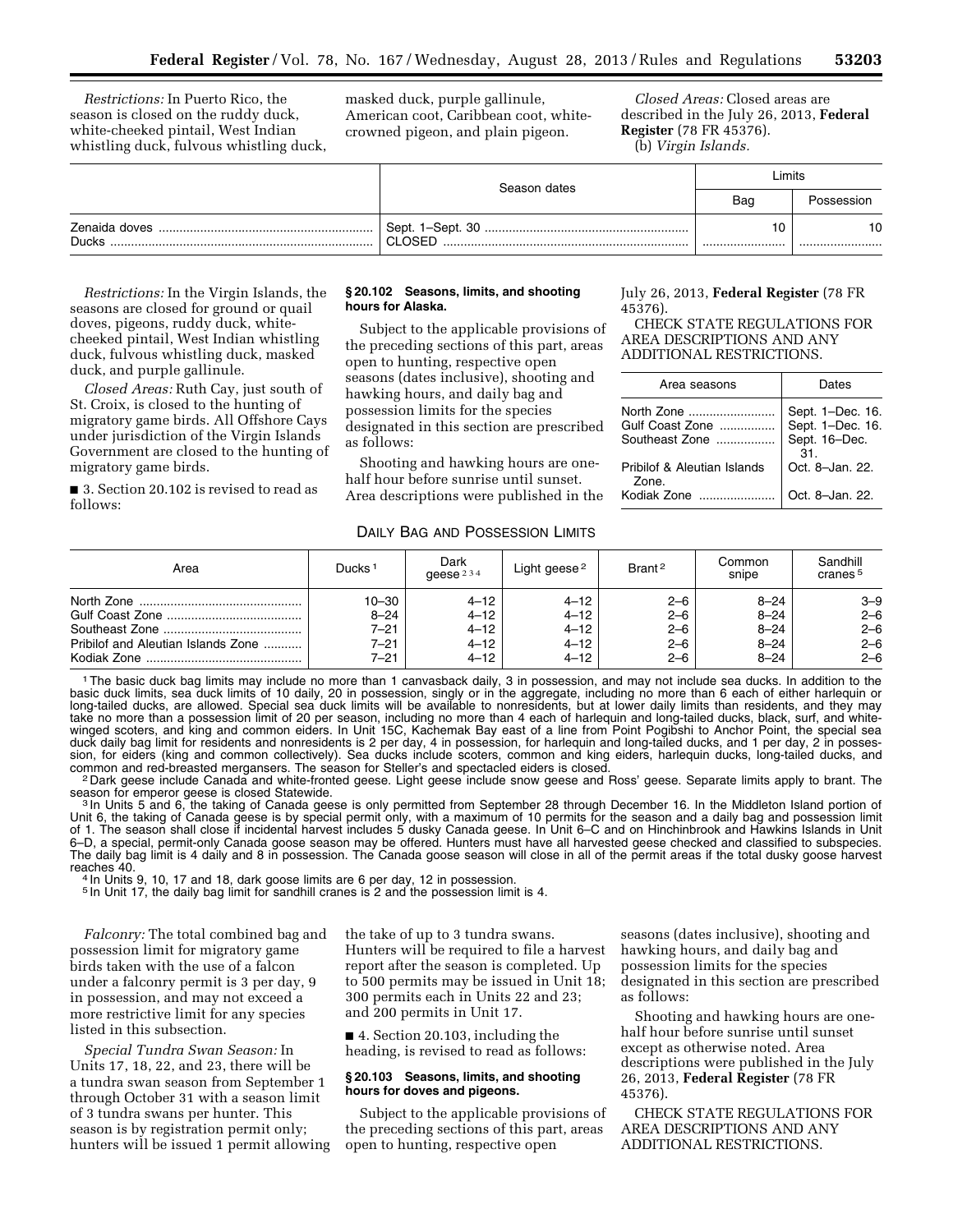(a) Doves.

 $\equiv$ 

**Note:** Unless otherwise noted, the seasons<br>listed below are for mourning and white-<br>winged doves in the aggregate.

|                                            |                                                      | Season Dates                         | Limits |       |
|--------------------------------------------|------------------------------------------------------|--------------------------------------|--------|-------|
|                                            |                                                      |                                      | Bag    | Poss. |
| <b>EASTERN MANAGEMENT UNIT</b><br>Alabama: |                                                      |                                      |        |       |
|                                            |                                                      |                                      | 15     | 15    |
|                                            | $\frac{1}{2}$ hour before sunrise to sunset          |                                      | 15     | 45    |
|                                            |                                                      |                                      | 15     | 45    |
|                                            |                                                      |                                      | 15     | 45    |
|                                            |                                                      |                                      | 15     | 15    |
|                                            | $\frac{1}{2}$ hour before sunrise to sunset          | Sept. 22-Sept 29 & Oct. 12-Oct. 27 & | 15     | 45    |
|                                            |                                                      | Nov. 29-Jan. 12.                     | 15     | 45    |
|                                            |                                                      |                                      | 15     | 45    |
|                                            |                                                      |                                      | 15     | 45    |
|                                            |                                                      |                                      | 15     | 45    |
|                                            |                                                      |                                      | 15     | 45    |
|                                            |                                                      |                                      | 15     | 45    |
|                                            | $\frac{1}{2}$ hour before sunrise to sunset          |                                      | 15     | 45    |
|                                            |                                                      |                                      | 15     | 45    |
|                                            |                                                      |                                      | 15     | 15    |
|                                            | 1/2 hour before sunrise to sunset                    |                                      | 15     | 45    |
|                                            |                                                      |                                      | 15     | 45    |
|                                            |                                                      |                                      |        |       |
|                                            |                                                      |                                      | 15     | 45    |
|                                            |                                                      |                                      | 15     | 45    |
|                                            |                                                      |                                      | 15     | 45    |
|                                            |                                                      |                                      | 15     | 45    |
|                                            |                                                      |                                      | 15     | 45    |
|                                            |                                                      |                                      | 15     | 15    |
|                                            | $\frac{1}{2}$ hour before sunrise to sunset $\ldots$ |                                      | 15     | 45    |
|                                            |                                                      |                                      | 15     | 45    |
|                                            |                                                      |                                      | 15     | 45    |
| Louisiana:                                 |                                                      |                                      |        |       |
|                                            |                                                      |                                      | 15     | 15    |
|                                            | 1/2 hour before sunrise to sunset                    |                                      | 15     | 45    |
|                                            |                                                      |                                      | 15     | 45    |
|                                            |                                                      |                                      | 15     | 45    |
| South Zone                                 |                                                      |                                      | 15     | 15    |
|                                            | 1/2 hour before sunrise to sunset                    |                                      | 15     | 45    |
|                                            |                                                      |                                      | 15     | 45    |
|                                            |                                                      |                                      | 15     | 45    |
|                                            |                                                      |                                      | 15     | 45    |
|                                            | $\frac{1}{2}$ hour before sunrise to sunset          |                                      | 15     | 45    |
|                                            |                                                      |                                      | 15     | 45    |
| Mississippi:                               |                                                      |                                      |        |       |
|                                            |                                                      |                                      | 15     | 45    |
|                                            |                                                      |                                      | 15     | 45    |
|                                            |                                                      |                                      | 15     | 45    |
|                                            |                                                      |                                      | 15     | 45    |
|                                            |                                                      |                                      | 15     | 45    |
|                                            |                                                      |                                      | 15     | 45    |
|                                            |                                                      |                                      | 15     | 45    |
|                                            |                                                      |                                      | 15     | 45    |
|                                            |                                                      |                                      | 15     | 45    |
|                                            |                                                      |                                      | 15     | 45    |
|                                            |                                                      |                                      | 15     | 45    |
|                                            |                                                      |                                      | 15     | 45    |
|                                            | $\frac{1}{2}$ hour before sunrise to sunset          |                                      | 15     | 45    |
|                                            |                                                      |                                      | 15     | 45    |
|                                            |                                                      |                                      | 12     | 24    |
|                                            | $\frac{1}{2}$ hour before sunrise to sunset $\ldots$ |                                      | 12     | 24    |
|                                            |                                                      |                                      |        |       |
|                                            |                                                      |                                      | 12     | 24    |
|                                            | $\frac{1}{2}$ hour before sunrise to sunset          |                                      | 15     | 45    |
|                                            |                                                      |                                      | 15     | 45    |
|                                            |                                                      |                                      | 15     | 45    |
|                                            |                                                      |                                      | 15     | 45    |
|                                            |                                                      |                                      | 15     | 15    |
|                                            | 1/2 hour before sunrise to sunset                    |                                      | 15     | 45    |
|                                            |                                                      |                                      | 15     | 45    |
|                                            |                                                      |                                      | 15     | 45    |
|                                            |                                                      |                                      | 15     | 45    |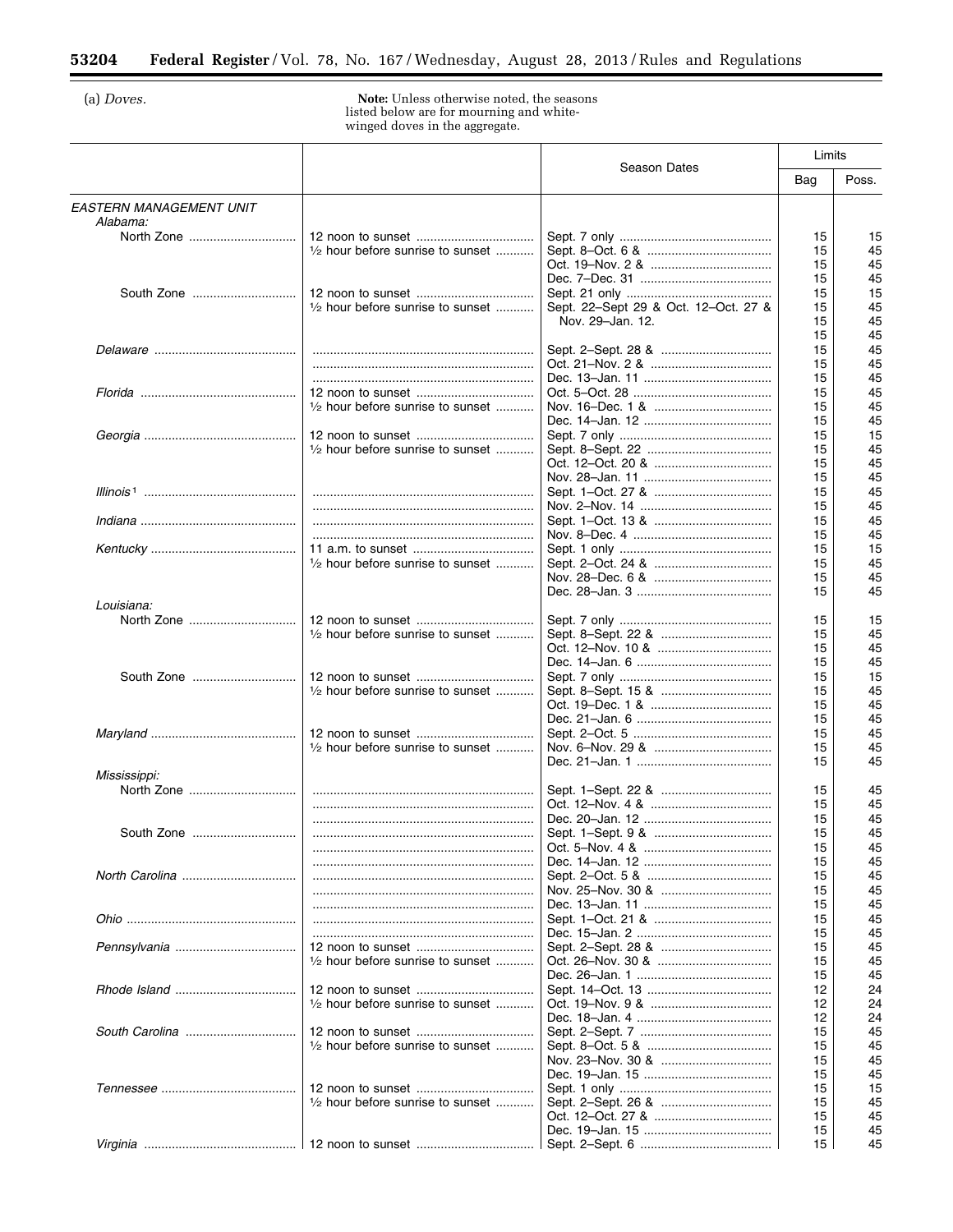|                                |                                             |              | Limits   |          |
|--------------------------------|---------------------------------------------|--------------|----------|----------|
|                                |                                             | Season Dates | Bag      | Poss.    |
|                                | $\frac{1}{2}$ hour before sunrise to sunset |              | 15       | 45       |
|                                |                                             |              | 15       | 45       |
|                                |                                             |              | 15       | 45       |
|                                |                                             |              | 15       | 15       |
|                                | 1/2 hour before sunrise to sunset           |              | 15       | 45       |
|                                |                                             |              | 15       | 45       |
|                                |                                             |              | 15       | 45       |
|                                |                                             |              | 15       | 45       |
| CENTRAL MANAGEMENT UNIT        |                                             |              |          |          |
|                                |                                             |              | 15       | 45       |
|                                |                                             |              | 15       | 45       |
|                                |                                             |              | 15       | 45       |
|                                |                                             |              | 15       | 45       |
|                                |                                             |              | 15       | 45       |
|                                |                                             |              | 15       | 45       |
|                                |                                             |              | 15       | 45       |
|                                |                                             |              | 15       | 45       |
|                                |                                             |              | 15       | 45       |
|                                |                                             |              | 15       | 45       |
| New Mexico:                    |                                             |              |          |          |
| North Zone                     |                                             |              | 15       | 45       |
| South Zone                     |                                             |              | 15       | 45       |
|                                |                                             |              | 15       | 45       |
|                                |                                             |              | 15       | 45       |
|                                |                                             |              | 15       | 45       |
|                                |                                             |              | 15       | 45       |
|                                |                                             |              | 15       | 30       |
| Texas: <sup>2</sup>            |                                             |              |          |          |
|                                |                                             |              | 15       | 45       |
|                                |                                             |              | 15       | 45       |
| Central Zone                   |                                             |              | 15       | 45       |
|                                |                                             |              | 15       | 45       |
| South Zone                     |                                             |              | 15       | 45       |
|                                |                                             |              |          | 45       |
|                                |                                             |              | 15<br>15 | 45       |
|                                |                                             |              |          |          |
|                                |                                             |              | 15       | 45       |
| Remainder of the South Zone    |                                             |              | 15       | 45       |
|                                |                                             |              | 15       | 45<br>30 |
|                                |                                             |              | 15       |          |
| <b>WESTERN MANAGEMENT UNIT</b> |                                             |              |          |          |
|                                |                                             |              | 10       | 30       |
|                                |                                             |              | 10       | 30       |
|                                |                                             |              | 10       | 30       |
|                                |                                             |              | 10       | 30       |
|                                |                                             |              | 10       | 30       |
|                                |                                             |              | 10       | 30       |
|                                |                                             |              | 10       | 30       |
|                                | .                                           |              | 10       | 30       |
|                                |                                             |              | 10       | 30       |
| <b>OTHER POPULATIONS</b>       |                                             |              |          |          |
|                                |                                             |              | 10       | 10       |
|                                |                                             |              | 10       | 10       |
|                                |                                             |              | 10       | 10       |

<sup>1</sup> In *Illinois*, shooting hours are sunrise to sunset.

<sup>2</sup> In *Illinois*, shooting nours are surface to surface.<br><sup>2</sup> In *Texas*, the daily bag limit is either 15 mounting, white-winged, and white-tipped doves in the aggregate, of which no more than 2 may be<br><sup>2</sup> In *Texas*, the

the daily bag limit.

<sup>4</sup> In *Hawaii*, the season is only open on the island of Hawaii. The daily bag and possession limits are 10 mourning doves, spotted doves and chestnut-bellied sandgrouse in the aggregate. Shooting hours are from one-half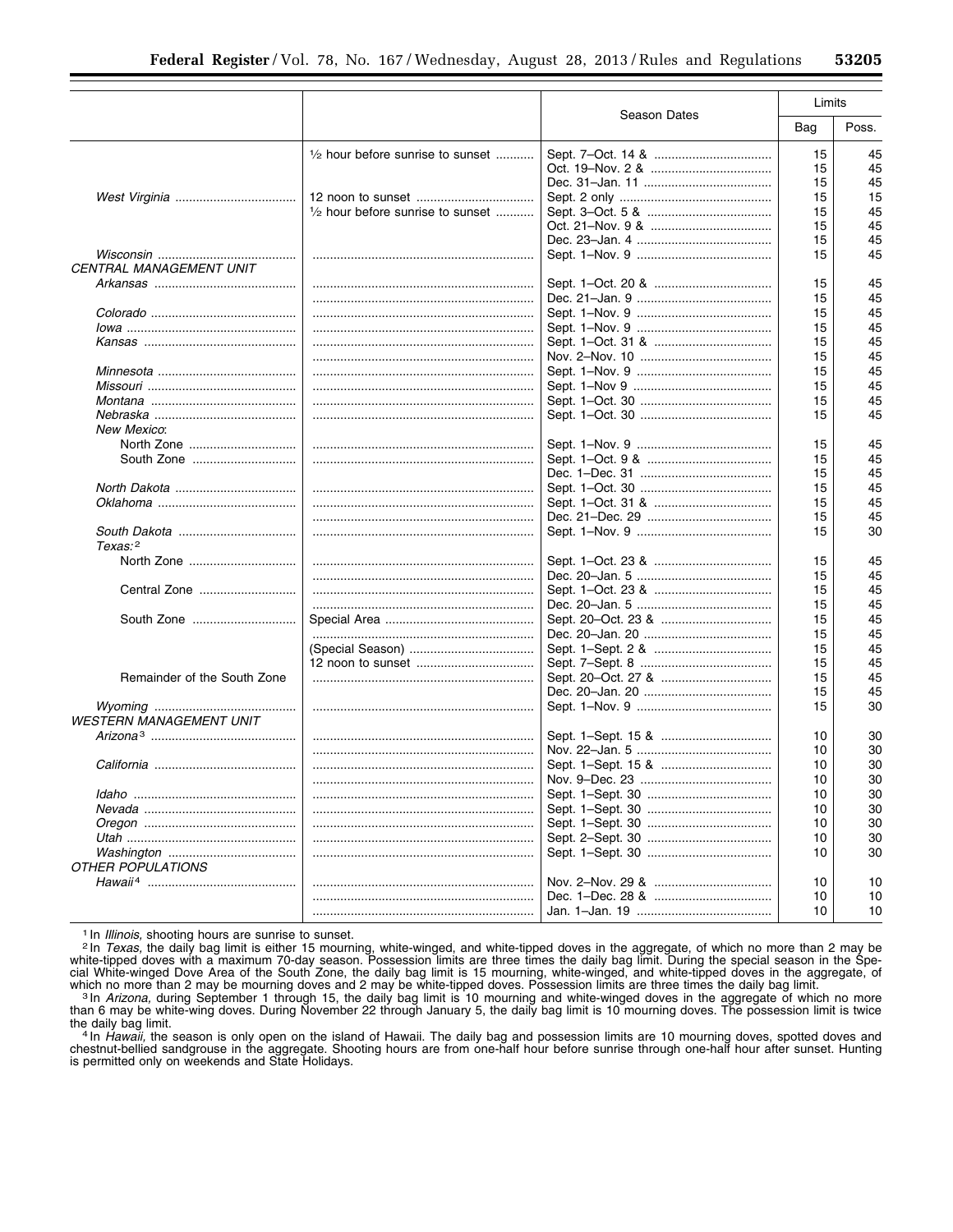(b) *Band-tailed Pigeons.* 

Ξ

|                              |              | ∣ imits |            |  |
|------------------------------|--------------|---------|------------|--|
|                              | Season dates | Bag     | Possession |  |
|                              |              |         |            |  |
| California:                  |              |         |            |  |
|                              |              |         |            |  |
|                              |              |         |            |  |
|                              |              |         | 15         |  |
| New Mexico: 1                |              |         |            |  |
|                              |              |         | 15         |  |
|                              |              |         | 15         |  |
|                              |              |         |            |  |
| $I$ <i>Itah</i> <sup>2</sup> |              |         |            |  |
|                              |              |         |            |  |

(1) In *New Mexico,* each band-tailed pigeon hunter must have a band-tailed pigeon hunting permit issued by the State. (2) In *Utah,* each band-tailed pigeon hunter must have either a band-tailed pigeon hunting permit or a special bird permit stamp issued by the State.

■ 5. Section 20.104 is revised to read as follows:

# **§ 20.104 Seasons, limits, and shooting hours for rails, woodcock, and common snipe.**

Subject to the applicable provisions of the preceding sections of this part, areas open to hunting, respective open seasons (dates inclusive), shooting and

hawking hours, and daily bag and possession limits for the species designated in this section are prescribed as follows:

Shooting and hawking hours are onehalf hour before sunrise until sunset except as otherwise noted. Area descriptions were published in the July 26, 2013, **Federal Register** (78 FR 45376).

# CHECK STATE REGULATIONS FOR AREA DESCRIPTIONS AND ANY ADDITIONAL RESTRICTIONS.

**Note:** States with deferred seasons will select those seasons at the same time they select waterfowl seasons in August. Consult late-season regulations for further information.

|                                                                             | Sora and Virginia rails                                                   | Clapper and King rails                                            | Woodcock                                                   | Common snipe                                               |
|-----------------------------------------------------------------------------|---------------------------------------------------------------------------|-------------------------------------------------------------------|------------------------------------------------------------|------------------------------------------------------------|
|                                                                             |                                                                           |                                                                   |                                                            |                                                            |
| Daily bag limit                                                             | 25 <sup>1</sup>                                                           | 15 <sup>2</sup>                                                   | 3                                                          | 8.                                                         |
| Possession limit                                                            | 751                                                                       | 45 <sup>2</sup>                                                   | 9                                                          | 24.                                                        |
| <b>ATLANTIC FLYWAY</b>                                                      |                                                                           |                                                                   |                                                            |                                                            |
| $Connecticut^3$                                                             | Sept. 3-Nov. 11                                                           | Sept. 3-Nov. 11                                                   | Oct. 23-Nov. 23 & Nov.<br>25-Dec. 7.                       | Oct. 23-Nov. 23 & Nov.<br>25-Dec. 7.                       |
| Delaware                                                                    | Sept. 2-Nov. 9                                                            | Sept. 2-Nov. 9                                                    | Nov. 25-Dec. 7 & Dec.<br>14-Jan. 14.                       | Nov. 25-Dec. 7 & Dec.<br>14-Jan. 14.                       |
| <i>Florida </i>                                                             | Sept. 1-Nov. 9<br>Sept. 13-Oct. 31 & Nov.<br>15-Dec. 5.                   | Sept. 1-Nov. 9<br>Sept. 13-Oct. 31 & Nov.<br>15-Dec. 5.           | Dec. 18-Jan. 31<br>Dec. 7-Jan. 20                          | Nov. 1-Feb. 15.<br>Nov. 15-Feb. 28.                        |
|                                                                             | Sept. 2-Nov. 9<br>Sept. 2-Nov. 9                                          | Closed<br>Sept. 2-Nov. 9                                          | Oct. 1-Nov. 14<br>Oct. 31-Nov. 29 & Jan.<br>11-Jan. 25.    | Sept. 2-Dec. 15.<br>Sept. 25-Nov. 29 & Dec.<br>16-Jan. 25. |
| Massachusetts <sup>6</sup><br>New Hampshire<br>New Jersey: 7                | Sept. 2-Nov. 9<br>Closed                                                  | Closed<br>Closed                                                  | Deferred<br>Oct. 1-Nov. 14                                 | Sept. 2-Dec. 16.<br>Sept. 15-Nov. 14.                      |
| North Zone<br>South Zone                                                    | Sept. 2-Nov. 10<br>Sept. 2-Nov. 10                                        | Sept. 2-Nov. 10<br>Sept. 2-Nov. 10                                | Oct. 19-Nov. 23<br>Nov. 9-Nov. 30 & Dec.<br>$19 - Jan. 1.$ | Sept. 17-Jan. 1.<br>Sept. 17-Jan. 1.                       |
| North Carolina                                                              | Sept. 1-Nov. 9<br>Sept. 7-Sept. 28 & Oct. 5-<br>Nov. 21.                  | Closed<br>Sept. 7-Sept. 28 & Oct. 5-<br>Nov. 21.                  | Oct. 1-Nov. 14<br>Dec. 12-Jan. 25                          | Sept. 1-Nov. 9.<br>Nov. 14-Feb. 28.                        |
| Pennsylvania <sup>9</sup><br>$Rhode$ Island <sup>10</sup><br>South Carolina | Sept. 2-Nov. 9<br>Sept. 1-Nov. 9<br>Sept. 18-Sept. 22 & Oct.<br>5-Dec. 8. | Closed<br>Sept. 1-Nov. 9<br>Sept. 18-Sept. 22 & Oct.<br>5-Dec. 8. | Oct. 19-Nov. 30<br>Oct. 19-Dec. 2<br>Dec. 18-Jan. 31       | Oct. 19-Nov. 30.<br>Sept. 1-Nov. 9.<br>Nov. 14-Feb. 28.    |
| Vermont<br>Virginia                                                         | Closed<br>Sept. 7-Sept. 28 & Sept.<br>30-Nov. 16.                         | Closed<br>Sept. 7-Sept. 28 & Sept.<br>30-Nov. 16.                 | Oct. 1-Nov. 14<br>Oct. 26-Nov. 1 & Dec. 5-<br>Jan. 11.     | Oct. 1-Nov. 14.<br>Oct. 10-Oct. 14 & Oct.<br>22-Jan. 31.   |
| West Virginia <sup>11</sup><br><b>MISSISSIPPI FLYWAY</b>                    | Sept. 2-Nov. 2                                                            | Closed                                                            | Oct. 12-Nov. 25                                            | Sept. 2-Dec. 7.                                            |
|                                                                             | Sept. 7-Sept. 22 & Nov.<br>28-Jan. 20.                                    | Sept. 7-Sept. 22 & Nov.<br>28-Jan. 20.                            | Dec. 18-Jan. 31                                            | Nov. 14-Feb. 28.                                           |
| Arkansas                                                                    | Sept. 7-Nov. 15                                                           | Closed                                                            | Nov. 2-Dec. 16                                             | Nov. 1-Feb. 15.                                            |
| Illinois <sup>12</sup>                                                      | Sept. 7-Nov. 15                                                           | Closed                                                            | Oct. 19-Dec. 2                                             | Sept. 7-Dec. 22.                                           |
|                                                                             | Sept. 1-Nov. 9                                                            | Closed                                                            | Oct. 15-Nov. 28                                            | Sept. 1-Dec. 16.                                           |
|                                                                             | Sept. 7-Nov. 15                                                           | Closed                                                            | Oct. 5-Nov. 18                                             | Sept. 7-Nov. 30.                                           |
| Kentucky                                                                    | Sept. 1-Nov. 9                                                            | Closed                                                            | Nov. 1-Dec. 15                                             | Sept. 18-Oct. 27 & Nov.<br>28-Feb. 2.                      |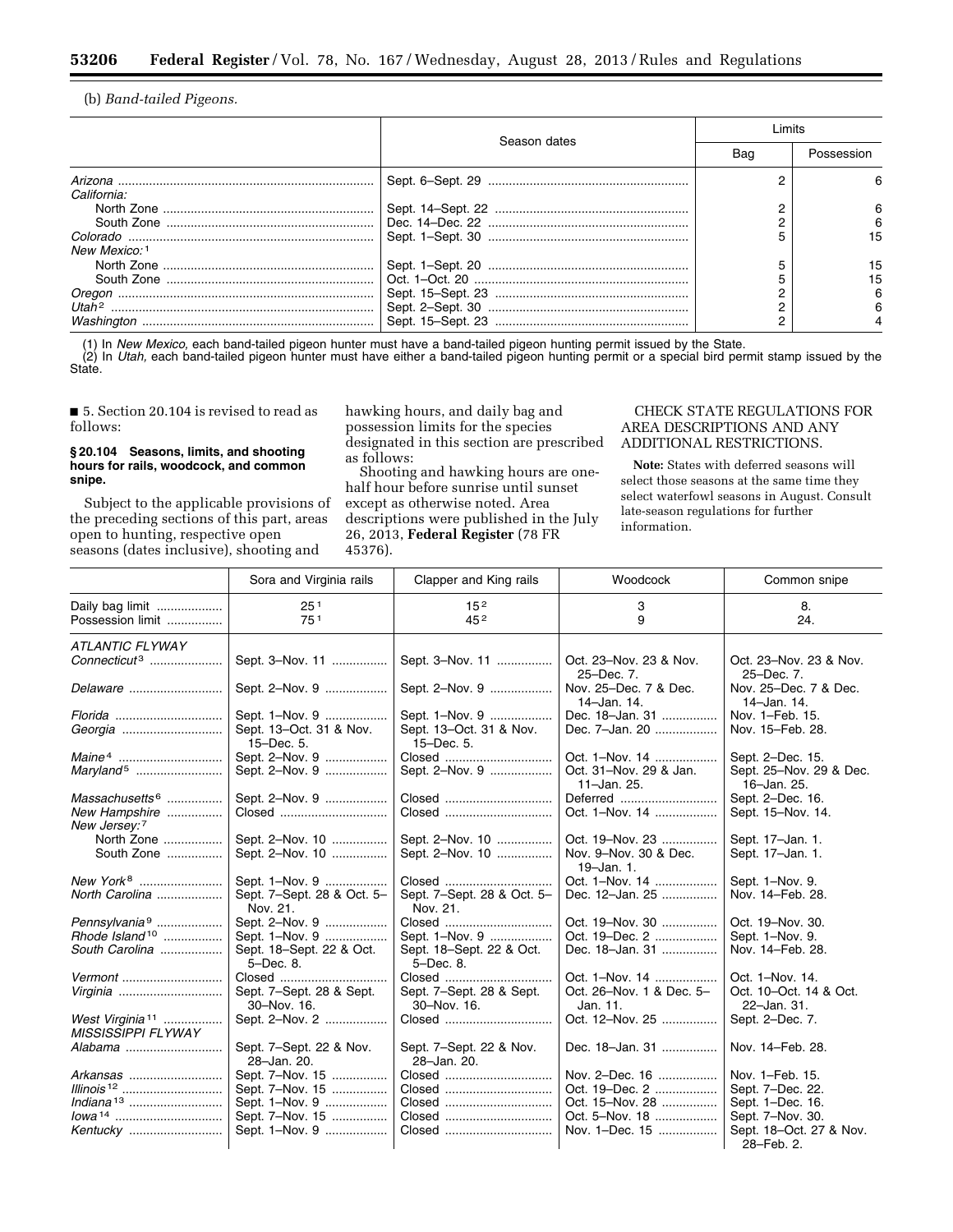|                            | Sora and Virginia rails                | Clapper and King rails                 | Woodcock        | Common snipe                             |
|----------------------------|----------------------------------------|----------------------------------------|-----------------|------------------------------------------|
|                            | Sept. 14-Sept. 29                      | Sept. 14-Sept. 29                      | Dec. 18-Jan. 31 | Deferred.                                |
|                            | Sept. 1-Nov. 9                         | Closed                                 | Sept. 21-Nov. 4 | Sept. 1-Nov. 9.                          |
| Minnesota                  | Sept. 1-Nov. 4                         | Closed                                 | Sept. 21-Nov. 4 | Sept. 1-Nov. 4.                          |
| Mississippi                | Sept. 14-Nov. 22                       | Sept. 14-Nov. 22                       | Dec. 18-Jan. 31 | Nov. 14-Feb. 28.                         |
| $Missouri4$                | Sept. 1-Nov. 9                         | Closed                                 | Oct. 15-Nov. 28 | Sept. 1-Dec. 16.                         |
|                            | Sept. 1-Nov. 9                         | Closed                                 | Oct. 12-Nov. 25 | Sept. 1-Nov. 25 & Dec.<br>$15 - Jan. 4.$ |
| Tennessee                  | Deferred                               | Closed                                 | Oct. 26–Dec. 9  | Nov. 14-Feb. 28.                         |
|                            | Deferred                               | Closed                                 | Sept. 21-Nov. 4 | Deferred.                                |
| CENTRAL FLYWAY             |                                        |                                        |                 |                                          |
|                            | Sept. 1-Nov. 9                         | Closed                                 | Closed          | Sept. 1-Dec. 16.                         |
| Kansas                     | Sept. 1-Nov. 9                         | Closed                                 | Oct. 12-Nov. 25 | Sept. 1-Dec. 16.                         |
|                            | Closed                                 | Closed                                 | Closed          | Sept. 1-Dec. 16.                         |
| Nebraska                   | Sept. 1-Nov. 9                         | Closed                                 | Sept. 21-Nov. 4 | Sept. 1-Dec. 16.                         |
| New Mexico <sup>17</sup>   | Sept. 14-Nov. 22                       | Closed                                 | Closed          | Oct. 12-Jan. 26.                         |
| North Dakota               | Closed                                 | Closed                                 | Sept. 21-Nov. 4 | Sept. 14-Dec. 1.                         |
| Oklahoma                   | Sept. 1-Nov. 9                         | Closed                                 | Nov. 1–Dec. 15  | Oct. 1-Jan. 15.                          |
| South Dakota <sup>18</sup> | Closed                                 | Closed                                 | Closed          | Sept. 1-Oct. 31.                         |
|                            | Sept. 14-Sept. 29 & Nov.<br>2-Dec. 25. | Sept. 14-Sept. 29 & Nov.<br>2-Dec. 25. | Dec. 18-Jan. 31 | Nov. 2-Feb. 16.                          |
| <b>PACIFIC FLYWAY</b>      | Sept. 1-Nov. 9                         | Closed                                 | Closed          | Sept. 1-Dec. 16.                         |
|                            | Closed                                 | Closed                                 | Closed          | Deferred.                                |
| California                 | Closed                                 | Closed                                 | Closed          | Oct. 19-Jan. 26.                         |
|                            | Sept. 1-Nov. 9                         | Closed                                 | Closed          | Sept. 1-Dec. 16.                         |
| Idaho:                     |                                        |                                        |                 |                                          |
| Area 1                     | Closed                                 | Closed                                 | Closed          | Deferred.                                |
| Area 2                     | Closed                                 | Closed                                 | Closed          | Deferred                                 |
|                            | Closed                                 | Closed                                 | Closed          | Sept. 1-Dec. 16.                         |
|                            | Closed                                 | Closed                                 | Closed          | Deferred.                                |
| New Mexico <sup>17</sup>   | Sept. 14-Nov. 22                       | Closed                                 | Closed          | Oct. 12-Jan. 26.                         |
|                            | Closed                                 | Closed                                 | Closed          | Deferred.                                |
|                            | Closed                                 | Closed                                 | Closed          | Oct. 5-Jan. 18.                          |
| Washington                 | Closed                                 | Closed                                 | Closed          | Deferred.                                |
|                            | Sept. 1-Nov. 9                         | Closed                                 | Closed          | Sept. 1-Dec. 16.                         |

1The bag and possession limits for sora and Virginia rails apply singly or in the aggregate of these species.

<sup>2</sup> All bag and possession limits for clapper and king rails apply singly or in the aggregate of the two species and, unless otherwise specified, the limits are in addition to the limits on sora and Virginia rails in all States. In *Connecticut, Delaware, Maryland,* and *New Jersey,* the limits for

<sup>3</sup> In *Connecticut*, the daily bag and possession limits may not contain more than 1 king rail.<br>
<sup>4</sup> In *Maine* and *Missouri*, the daily bag and possession limit for sora and Virginia rails is 25.<br>
<sup>5</sup> In *Maryland*, no closed on Long Island.<br><sup>9</sup>In *Pennsylvania,* the daily bag and possession limits for rails are 3 and 9, respectively.<br><sup>10</sup>In *Rhode Island,* the sora and Virginia rails limits are 3 daily and 6 in possession, singly or in

are 1 daily and 2 in possession, singly or in the aggregate; the woodcock limit is 3 daily and 6 in possession; the common snipe limits are 5 daily and 10 in possession.<br>
<sup>11</sup> In *West Virginia* and *Wyoming*, the daily bag and possession limit for sora and Virginia rails is 25; the possession limit for snipe is 16.<br>
<sup>12</sup> In *Illinois*, shooting hours are from sunrise

■ 6. Section 20.105 is revised to read as follows:

# **§ 20.105 Seasons, limits, and shooting hours for waterfowl, coots, and gallinules.**

Subject to the applicable provisions of the preceding sections of this part, areas open to hunting, respective open seasons (dates inclusive), shooting and hawking hours, and daily bag and

possession limits for the species designated in this section are prescribed as follows:

Shooting and hawking hours are onehalf hour before sunrise until sunset, except as otherwise noted. Area descriptions were published in the July 26, 2013, **Federal Register** (78 FR 45376).

# CHECK STATE REGULATIONS FOR AREA DESCRIPTIONS AND ANY ADDITIONAL RESTRICTIONS.

**Note:** States with deferred seasons may select those seasons at the same time they select waterfowl seasons in August. Consult late-seasons regulations for further information.

(a) *Common Moorhens and Purple Gallinules.*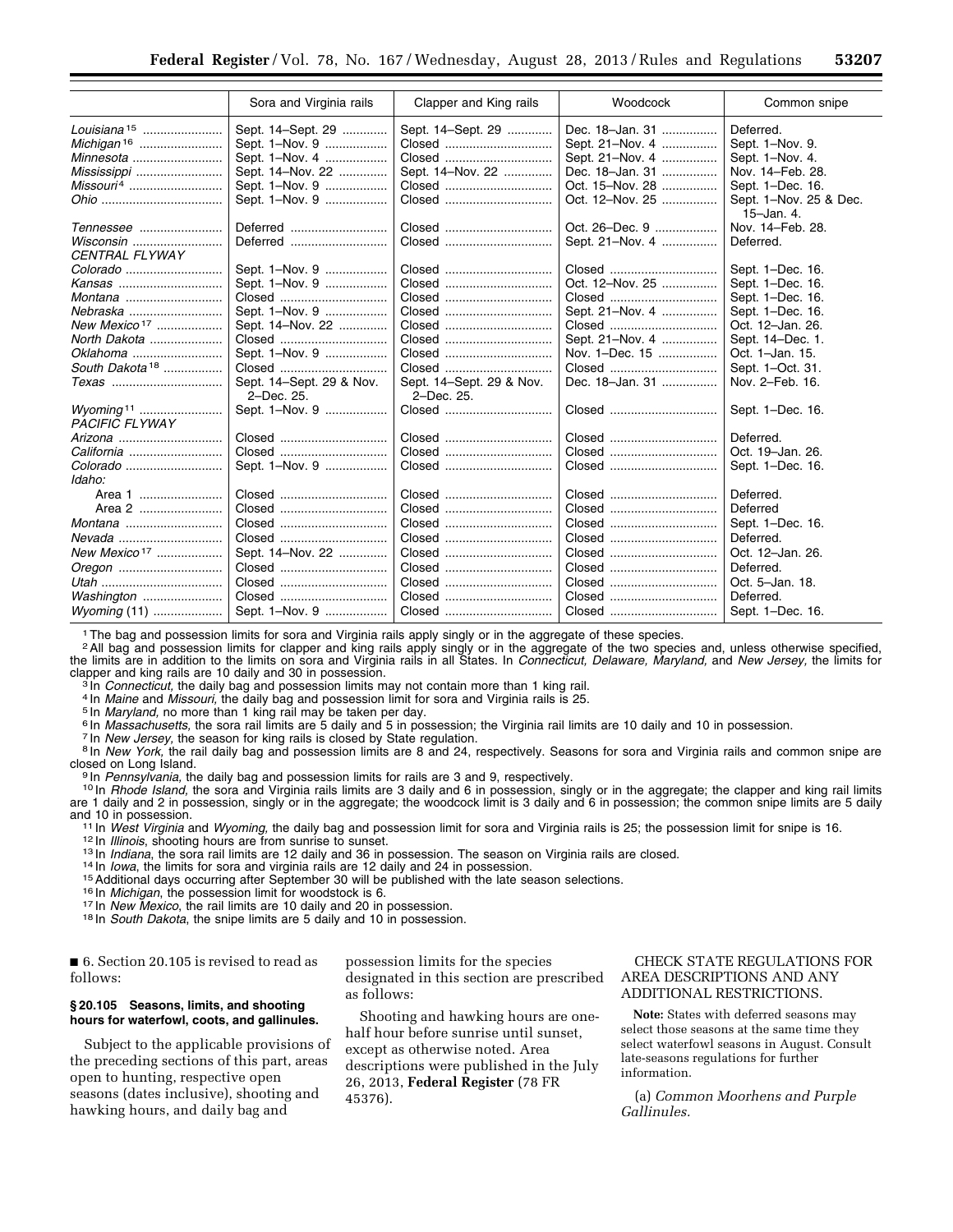|                           |              | Limits |            |
|---------------------------|--------------|--------|------------|
|                           | Season dates | Bag    | Possession |
| <b>ATLANTIC FLYWAY</b>    |              |        |            |
|                           |              | 15     | 45         |
|                           |              | 15     | 45         |
|                           |              |        |            |
|                           |              | 10     | 30         |
| <b>New York</b>           |              |        |            |
|                           |              |        |            |
|                           |              |        | 24         |
|                           |              | 15     | 45         |
|                           |              | 15     | 45         |
|                           |              | 3      | 9          |
|                           |              | 15     | 45         |
|                           |              | 15     | 45         |
|                           |              | 15     | 45         |
|                           |              | 15     | 45         |
|                           |              |        |            |
| <b>MISSISSIPPI FLYWAY</b> |              |        |            |
|                           |              | 15     | 45         |
|                           |              | 15     | 45         |
|                           |              | 15     | 45         |
|                           |              | 15     | 45         |
|                           |              | 15     | 45         |
|                           |              |        |            |
|                           |              |        |            |
|                           |              | 15     | 45         |
|                           |              | 15     | 45         |
|                           |              |        |            |
|                           |              |        |            |
| <b>CENTRAL FLYWAY</b>     |              |        |            |
| <b>New Mexico</b>         |              |        |            |
|                           |              |        | 3          |
|                           |              |        | з          |
|                           |              | 15     | 45         |
|                           |              | 15     | 45         |
|                           |              | 15     | 45         |
| <b>PACIFIC FLYWAY</b>     |              |        |            |
|                           |              |        |            |

<sup>1</sup> The season applies to common moorhens only.

<sup>2</sup> Additional days occurring after September 30 will be published with the late season selections.

(b) Sea Ducks (scoter, eider, and longtailed ducks in Atlantic Flyway). Within the special sea duck areas, the daily bag limit is 7 scoter, eider, and long-tailed

ducks, singly or in the aggregate, of which no more than 4 may be scoters. Possession limits are three times the daily bag limit. These limits may be in addition to regular duck bag limits only during the regular duck season in the special sea duck hunting areas.

|          |              | imits |            |  |
|----------|--------------|-------|------------|--|
|          | Season dates | Bag   | Possession |  |
|          |              |       |            |  |
|          |              |       |            |  |
| Georgia  |              |       |            |  |
|          |              |       |            |  |
|          |              |       |            |  |
|          |              |       |            |  |
|          |              |       |            |  |
|          |              |       |            |  |
|          |              |       |            |  |
|          |              |       |            |  |
|          |              |       |            |  |
|          |              |       |            |  |
| Virainia |              |       |            |  |

Note: Notwithstanding the provisions of this Part 20, the shooting of crippled waterfowl from a motorboat under power will be permitted in Connecticut, Delaware, Georgia, Maine, Maryland, Massachusetts, New Hampshire, New Carolina, and Virginia in those areas described, delineated, and designated in their respective hunting regulations as special sea duck hunting areas.

<sup>1</sup> In Connecticut, the daily bag limit may include no more than 4 long-tailed ducks.

<sup>2</sup> In Maine, the daily bag limit for eiders is 4, and the possession limit is 12.

<sup>3</sup> In New Hampshire, the daily bag limit may include no more than 4 eiders or 4 long-tailed ducks.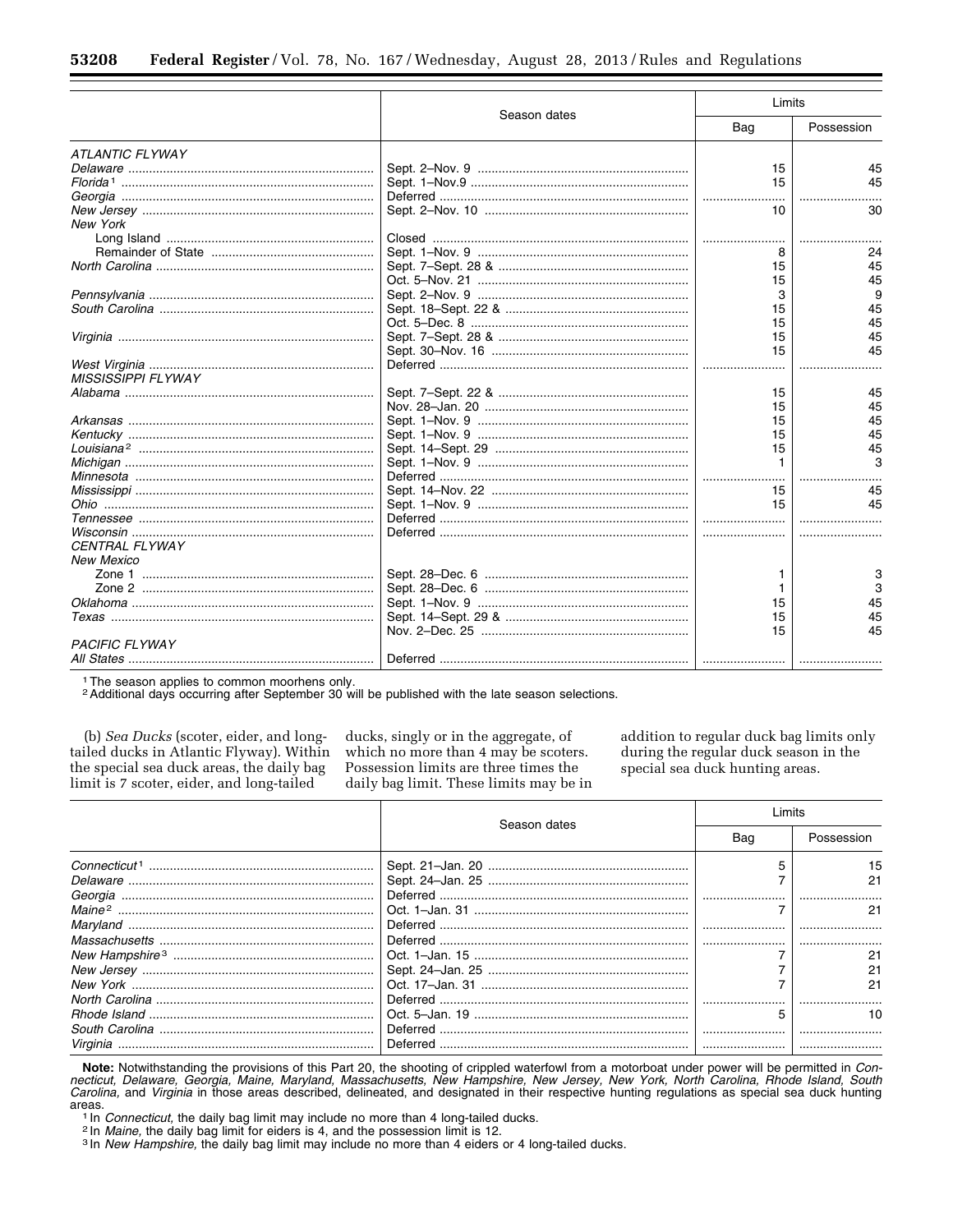(c) Early (September) Duck Seasons.

Note: Unless otherwise specified, the seasons listed below are for teal only.

|                           |              |     | Limits     |  |
|---------------------------|--------------|-----|------------|--|
|                           | Season dates | Bag | Possession |  |
| <b>ATLANTIC FLYWAY</b>    |              |     |            |  |
|                           |              | 6   | 18         |  |
|                           |              |     | 12         |  |
|                           |              | 6   | 18         |  |
|                           |              | 6   | 18         |  |
|                           |              | 6   | 18         |  |
|                           |              | 6   | 18         |  |
|                           |              |     | 18         |  |
| <b>MISSISSIPPI FLYWAY</b> |              |     |            |  |
|                           |              | 6   | 18         |  |
|                           |              | 6   | 18         |  |
|                           |              | 6   | 18         |  |
|                           |              |     | 18         |  |
| Iowa <sup>4</sup>         |              |     |            |  |
|                           |              |     |            |  |
|                           |              |     |            |  |
|                           |              |     |            |  |
|                           |              |     | 12         |  |
|                           |              | 6   | 18         |  |
|                           |              |     | 18         |  |
|                           |              | 6   |            |  |
|                           |              | 6   | 18         |  |
|                           |              |     | 18         |  |
|                           |              |     | 12         |  |
| <b>CENTRAL FLYWAY</b>     |              |     |            |  |
|                           |              | 6   | 18         |  |
| Kansas                    |              |     |            |  |
|                           |              | 6   | 18         |  |
|                           |              | 6   | 18         |  |
| Nebraska <sup>1</sup>     |              |     |            |  |
|                           |              | 6   | 18         |  |
|                           |              | 6   | 18         |  |
|                           |              |     | 18         |  |
|                           |              |     | 18         |  |
| Texas                     |              |     |            |  |
|                           |              | 6   | 18         |  |
|                           |              |     | 18         |  |

<sup>1</sup> Area restrictions. See State regulations.<br>
<sup>2</sup> In *Florida, Kentucky*, and *Tennessee*, the daily bag limit is 4 wood ducks and teal in the aggregate, of which no more than 2 may be wood ducks. The possession limit is

|                          |              | Limits |            |
|--------------------------|--------------|--------|------------|
|                          | Season dates | Bag    | Possession |
| <b>ATLANTIC FLYWAY</b>   |              |        |            |
| Connecticut <sup>1</sup> |              |        |            |
|                          |              | 15     | 45         |
|                          |              | 15     | 45         |
|                          |              | 15     | 45         |
|                          |              |        | 15         |
|                          |              |        | 15         |
| Maine                    |              |        |            |
|                          |              | 6      | 18         |
|                          |              |        | 24         |
|                          |              |        | 24         |
| Maryland <sup>12</sup>   |              |        |            |
|                          |              | 8      | 24         |
|                          |              |        | 24         |
| Massachusetts            |              |        |            |
|                          |              |        | 21         |
|                          |              |        | 21         |
|                          |              |        | 21         |
|                          |              |        | 15         |
|                          |              | 15     | 45         |
| New York <sup>4</sup>    |              |        |            |
|                          |              | 5      | 15         |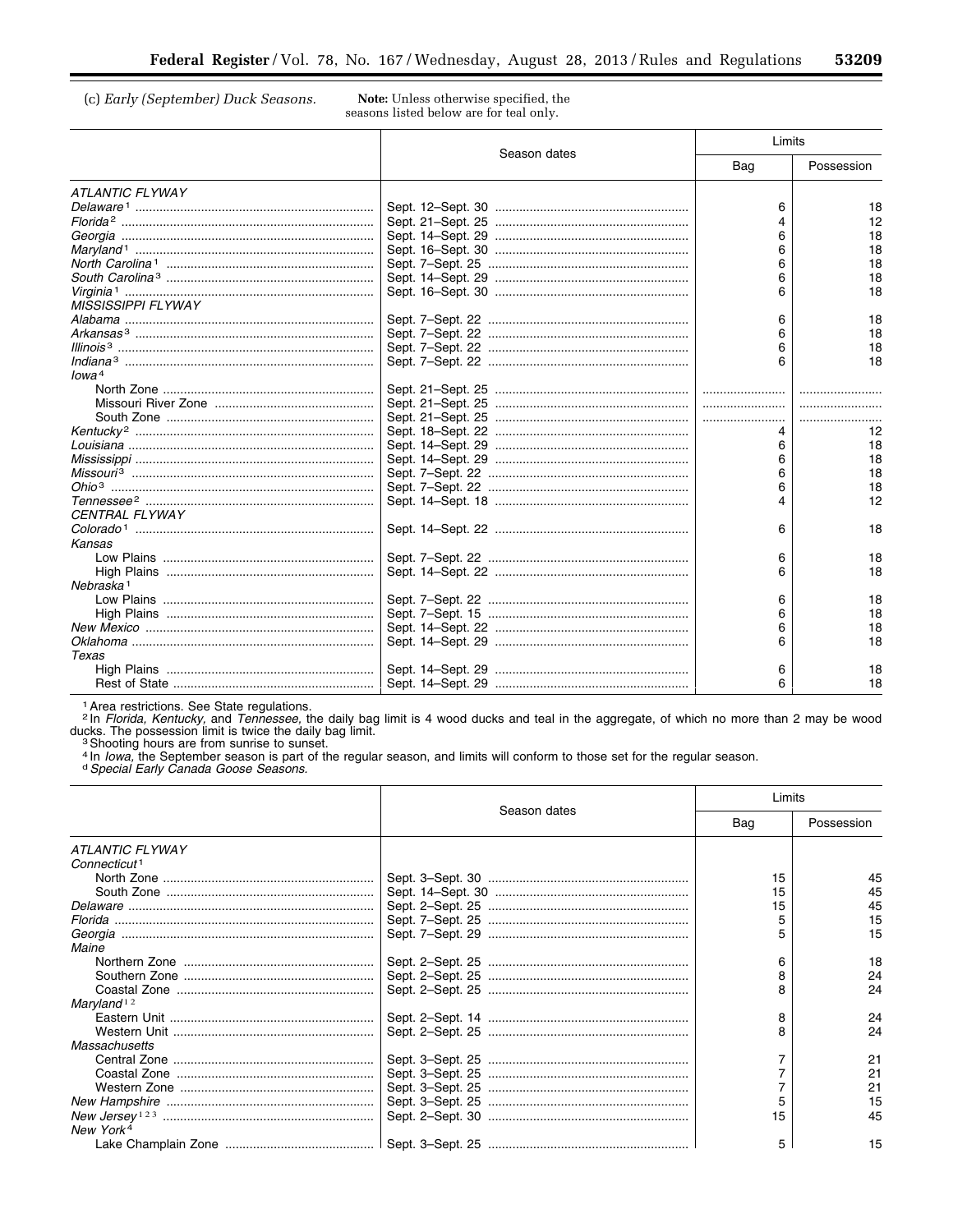۲

 $\equiv$ 

|                                      |              | Limits  |            |
|--------------------------------------|--------------|---------|------------|
|                                      | Season dates | Bag     | Possession |
|                                      |              | 15      | 45         |
|                                      |              | 15      | 45         |
|                                      |              | 15      | 45         |
|                                      |              | .       |            |
|                                      |              | 15      | 45         |
|                                      |              | 15      | 45         |
|                                      |              | 15      | 45         |
| Pennsylvania <sup>7</sup>            |              |         |            |
|                                      |              | 3       | 9          |
|                                      |              | 8       | 24         |
|                                      |              | 15      | 30         |
| South Carolina                       |              |         |            |
|                                      |              | 15      | 45         |
| Vermont                              |              |         |            |
|                                      |              | 5<br>5  | 15<br>15   |
|                                      |              | 5       | 15         |
|                                      |              | 10      | 30         |
|                                      |              | 5       | 15         |
| <i>MISSISSIPPI FLYWAY</i>            |              |         |            |
|                                      |              | 5       | 15         |
|                                      |              | 2       | 6          |
| <b>Illinois</b>                      |              |         |            |
|                                      |              | 5       | 15         |
|                                      |              | 5       | 15         |
|                                      |              | 2       | 6          |
|                                      |              | 2       | 6          |
|                                      |              | 5       | 15         |
| lowa                                 |              |         |            |
| South Goose Zone:                    |              |         |            |
|                                      |              | 5       | 15         |
| Cedar Rapids/Iowa City Goose Zone    |              | 5       | 15         |
|                                      |              |         |            |
| North Goose Zone:                    |              |         |            |
|                                      |              | 5       | 15         |
|                                      |              |         |            |
|                                      |              | 3       | 9          |
| Michigan                             |              |         |            |
|                                      |              | 5       | 15         |
|                                      |              | 5       | 15         |
| South Zone:                          |              |         |            |
| Huron, Saginaw, and Tuscola Counties |              | 5       | 15         |
|                                      |              | 5       | 15         |
| Minnesota                            |              |         |            |
|                                      |              | 5<br>10 | 15<br>30   |
|                                      |              | 5       | 15         |
|                                      |              | 5       | 15         |
|                                      |              | 5       | 15         |
|                                      |              | 5       | 15         |
|                                      |              | 5       | 15         |
| <b>CENTRAL FLYWAY</b>                |              |         |            |
| North Dakota                         |              |         |            |
|                                      |              | 15      | 45         |
|                                      |              | 15      | 45         |
|                                      |              | 8       | 24         |
|                                      |              | 15      | 45         |
| Texas                                |              |         |            |
|                                      |              | З       | 9          |
| PACIFIC FLYWAY                       |              |         |            |
|                                      |              | 4       | 12         |
| Oregon                               |              |         |            |
|                                      |              | 5       | 15         |
|                                      |              | 5       | 15         |
|                                      |              | 5       | 15         |
| Washington                           |              |         |            |
|                                      |              | 5       | 10         |
|                                      |              | 5       | 10         |
|                                      |              | 3       | 6          |
|                                      |              | 3       | 6          |
| Wyoming                              |              |         |            |
|                                      |              | 3       |            |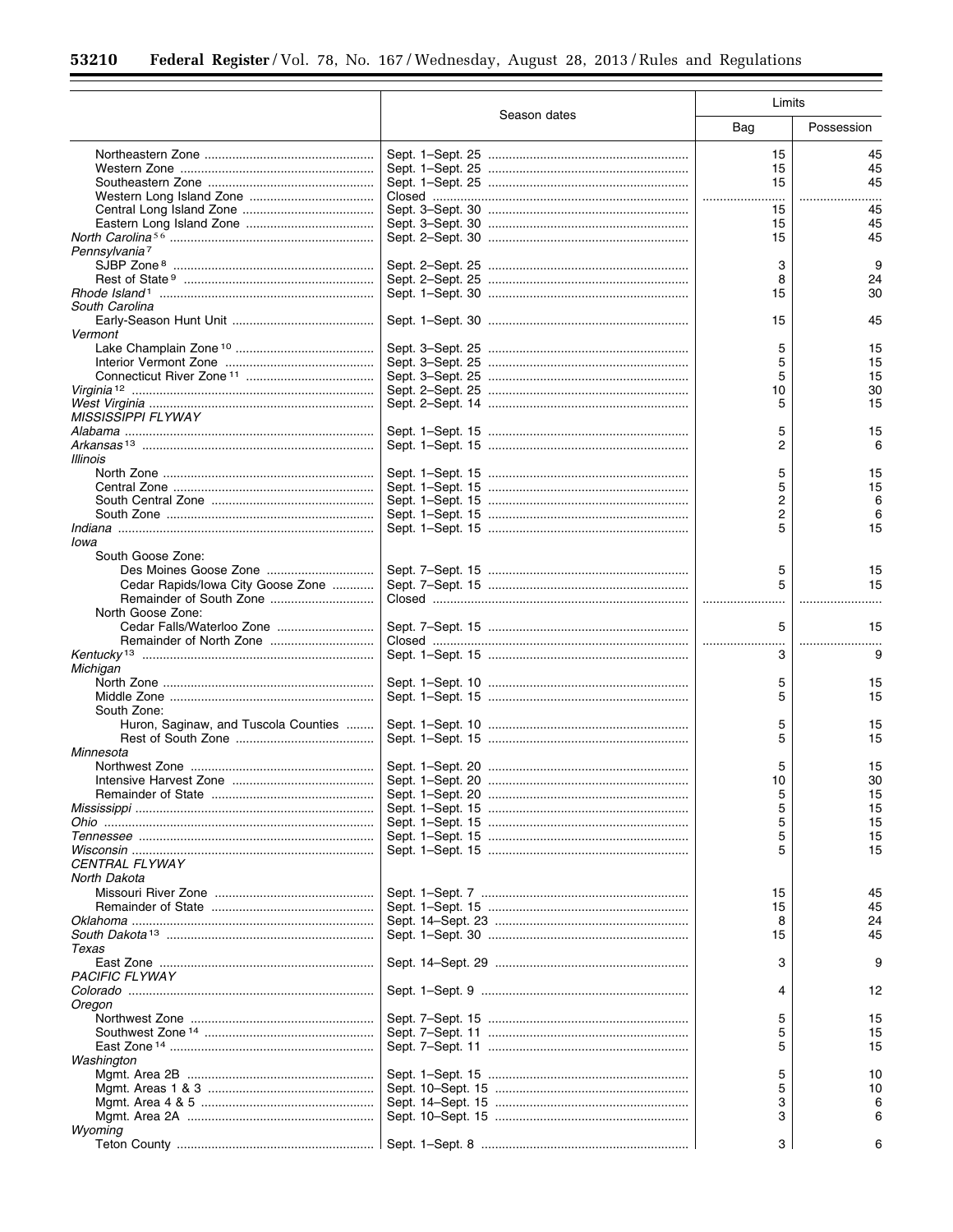|  | Season dates | Limits |            |
|--|--------------|--------|------------|
|  |              | Bag    | Possession |
|  |              |        |            |

<sup>1</sup> Shooting hours are one-half hour before sunrise to one-half hour after sunset.

<sup>2</sup>The use of shotguns capable of holding more than 3 shotshells is allowed.

<sup>3</sup>The use of electronic calls is allowed.

4 In *New York,* in all areas except the Northeastern Goose Hunting Area, shooting hours are one-half hour before sunrise to one-half hour after sunset, the use of shotguns capable of holding more than 3 shotshells is allowed, and the use of electronic calls is allowed. In the Northeastern Goose Hunting Area, shooting hours are one-half hour before sunrise to one-half hour after sunset, shotguns capable of holding more than 3 shotshells are allowed, and electronic calls are allowed only from September 1 to September 20 and September 23 to September 25. On September 21 and September 22, shooting hours are one-half hour before sunrise to sunset, shotguns must be capable of holding no more than 3<br>shotshells, and electronic calls are not allowed.

<sup>5</sup> In *North Carolina,* the use of unplugged guns and electronic calls is allowed in that area west of U.S. Highway 17 only.<br><sup>6</sup> In *North Carolina,* shooting hours are one-half hour before sunrise to one-half hour after tember 15 to September 20, and September 22 to September 25. On September 14 and September 21, shooting hours are one-half hour before<br>sunrise to sunset.

<sup>8</sup> In Pennsylvania, in the area south of SR 198 from the Ohio State line to intersection of SR 18, SR 18 south to SR 618, SR 618 south to US Route 6, US Route 6 east to US Route 322/SR 18, US Route 322/SR 18 west to intersection of SR 3013, SR 3013 south to the Crawford/Mercer County line, not including the Pymatuning State Park Reservoir and an area to extend 100 yards inland from the shoreline of the reservoir, excluding the area east of SR 3011 (Hartstown Road), the daily bag limit is one goose with a possession limit of 3 geese. The season is closed on State Game Lands 214. However, during the youth waterfowl hunting days on September 14 and 21, regular season regulations apply.<br><sup>9</sup> In *Pennsylvania,* in the area of Lancaster and Lebanon Counties north of the Pennsylvani

419 to the Lebanon-Berks County line, west of the Lebanon-Berks County line and the Lancaster-Berks County line to SR 1053, west of SR 1053 to the Pennsylvania Turnpike I–76, the daily bag limit is 1 goose with a possession limit of 3 geese. On State Game Lands No. 46 (Middle Creek Wildlife Mgmt Area), the season is closed. However, during the youth waterfowl hunting days on September 14 and 21, regular season<br>regulations apply.

<sup>10</sup> In Vermont, in Addison County north of Route 125, the daily bag and possession limit is 2 and 4, respectively.<br><sup>11</sup> In Vermont, the season in the Connecticut River Zone is the same as the New Hampshire Inland Zone sea

hour before sunrise to sunset from September 16 to September 25 in the area east of I–95 where the September teal season is open. Shooting hours are one-half hour before sunrise to one-half hour after sunset from September 1 to September 21, and one-half hour before sunrise to<br>sunset from September 23 to September 25 in the area west of I–95.

<sup>13</sup> See State regulations for additional information and restrictions.<br><sup>14</sup> In *Oregon*, the season is closed in the Southcoast Zone and the Klamath County Zone.

(e) *Regular Goose Seasons.* **Note:** Bag and possession limits will conform to those set for the regular season. Additional season dates occurring after

September 30 will be published with the late season selections.

|                                                                                                          | Season dates                                                              |
|----------------------------------------------------------------------------------------------------------|---------------------------------------------------------------------------|
| <b>MISSISSIPPI FLYWAY</b><br>Michigan<br>Wisconsin<br>North Zone<br>South Zone<br>Mississippi River Zone | Deferred<br>Sept. 16–Sept. 30.<br>Sept. 16-Sept. 30.<br>Sept. 21-Sept. 30 |

(f) *Youth Waterfowl Hunting Days.* 

The following seasons are open only to youth hunters. Youth hunters must be accompanied into the field by an adult at least 18 years of age. This adult cannot duck hunt but may participate in other open seasons.

# *Definitions*

Youth Hunters: Includes youths 15 years of age or younger.

The Atlantic Flyway: Includes Connecticut, Delaware, Florida, Georgia, Maine, Maryland, Massachusetts, New Hampshire, New Jersey, New York, North Carolina, Pennsylvania, Rhode Island, South Carolina, Vermont, Virginia, and West Virginia.

The Mississippi Flyway: Includes Alabama, Arkansas, Illinois, Indiana, Iowa, Kentucky, Louisiana, Michigan, Minnesota, Mississippi, Missouri, Ohio, Tennessee, and Wisconsin.

The Central Flyway: Includes Colorado (east of the Continental Divide), Kansas, Montana (Blaine, Carbon, Fergus, Judith Basin, Stillwater, Sweetgrass, Wheatland, and all Counties east thereof), Nebraska, New Mexico (east of the Continental Divide except that the Jicarilla Apache Indian Reservation is in the Pacific Flyway), North Dakota, Oklahoma, South Dakota, Texas, and Wyoming (east of the Continental Divide).

The Pacific Flyway: Includes Arizona, California, Colorado (west of the Continental Divide), Idaho, Montana (including and to the west of Hill, Chouteau, Cascade, Meagher, and Park Counties), Nevada, New Mexico (the Jicarilla Apache Indian Reservation and west of the Continental Divide), Oregon, Utah, Washington, and Wyoming (west of the Continental Divide including the Great Divide Basin).

**Note:** Bag and possession limits will conform to those set for the regular season unless there is a special season already open (e.g., September Canada goose season), in which case, that season's daily bag limit will prevail.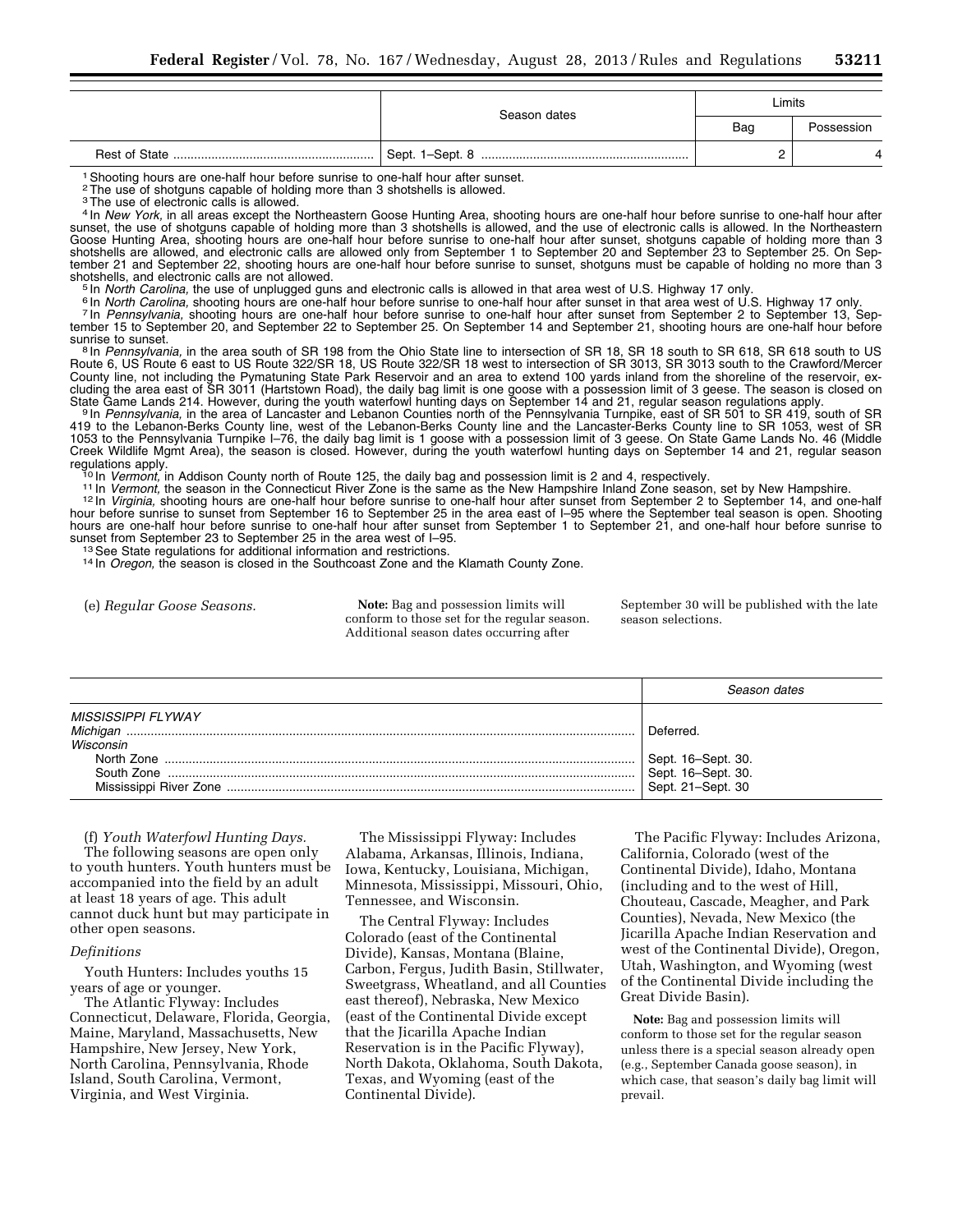$\equiv$ 

|                              |                                                                  | Season dates                  |
|------------------------------|------------------------------------------------------------------|-------------------------------|
| <b>ATLANTIC FLYWAY</b>       |                                                                  |                               |
|                              |                                                                  | Deferred.                     |
|                              |                                                                  | Oct. 5 & Feb. 8.              |
|                              |                                                                  | Deferred.                     |
|                              | Ducks, geese, mergansers, coots, moorhens, and gallinules        | Nov. 16 & 17.                 |
|                              |                                                                  |                               |
|                              |                                                                  | Sept. 14 & Dec. 7.            |
|                              |                                                                  | Sept. 21 & Oct. 26.           |
|                              |                                                                  | Sept. 21 & Nov. 9.            |
|                              |                                                                  | Deferred.                     |
|                              |                                                                  | Deferred.                     |
|                              |                                                                  | Sept. 28 & 29.<br>Deferred.   |
|                              |                                                                  |                               |
|                              |                                                                  | Nov. 9 & 10.                  |
| Lake Champlain Zone          |                                                                  | Sept. 28 & 29.                |
|                              |                                                                  | Sept. 21 & 22.                |
| Southeastern Zone            |                                                                  | Sept. 28 & 29.                |
|                              |                                                                  | Oct. 12 & 13.                 |
|                              |                                                                  | Deferred.                     |
|                              | Ducks, mergansers, Canada geese, coots, and moorhens             | Sept. 14 & 21.                |
|                              |                                                                  | Oct. 19 & 20.                 |
|                              |                                                                  | Deferred.                     |
|                              |                                                                  | Sept. 28 & 29.                |
|                              |                                                                  | Deferred.                     |
|                              | Ducks, geese, mergansers, coots, moorhens, and gallinules        | Sept. 21 & Nov. 9.            |
| <b>MISSISSIPPI FLYWAY</b>    |                                                                  |                               |
|                              | Ducks, mergansers, coots, geese, moorhens, and gallinules        | Feb. 8 & 9.                   |
| Illinois ………………………………………………… |                                                                  | Deferred.<br>Deferred.        |
|                              |                                                                  | Deferred.                     |
|                              |                                                                  | Deferred.                     |
|                              |                                                                  | Deferred.                     |
|                              |                                                                  | Deferred.                     |
|                              | Ducks, geese, mergansers, coots, moorhens, and gallinules        | Sept. 14 & 15.                |
|                              | Ducks, geese, mergansers, coots, moorhens, and gallinules        | Sept. 7.                      |
|                              |                                                                  | Deferred.                     |
|                              |                                                                  | Deferred.                     |
|                              |                                                                  | Deferred.                     |
|                              |                                                                  | Deferred.                     |
|                              | Ducks, geese, mergansers, coots, moorhens, and gallinules        | Sept. 14 & 15.                |
| <b>CENTRAL FLYWAY</b>        |                                                                  |                               |
| Mountain/Foothills Zone      |                                                                  |                               |
|                              |                                                                  | Sept. 28 & 29.<br>Oct. 5 & 6. |
|                              |                                                                  | Oct. 19 & 20.                 |
|                              |                                                                  | Deferred.                     |
|                              |                                                                  | Sept. 21 & 22.                |
|                              |                                                                  | Deferred.                     |
|                              |                                                                  |                               |
|                              |                                                                  | Sept. 28 & 29.                |
|                              |                                                                  | Oct. 12 & 13.                 |
|                              |                                                                  | Sept. 14 & 15.                |
|                              |                                                                  | Deferred.                     |
|                              |                                                                  | Sept. 21 & 22.                |
|                              |                                                                  | Deferred.                     |
|                              |                                                                  |                               |
|                              |                                                                  | Sept. 28 & 29.                |
|                              |                                                                  | Sept. 14 & 15.                |
| <b>PACIFIC FLYWAY</b>        |                                                                  |                               |
|                              |                                                                  | Deferred.<br>Deferred.        |
|                              | Ducks, geese, mergansers, coots, moorhens, gallinules, and brant | Oct. 12 & 13.                 |
|                              | Ducks, Canada geese, mergansers, coots, moorhens, and gallinules | Sept. 28 & 29.                |
|                              |                                                                  | Sept. 21 & 22.                |
|                              | Ducks, geese, mergansers, coots, moorhens, and gallinules        |                               |
|                              |                                                                  | Sept. 14 & 15.                |
|                              |                                                                  | Deferred.                     |
|                              |                                                                  | Oct. 5 & 6.                   |
|                              | Ducks, Canada geese, mergansers, coots, moorhens, and gallinules | Sept. 21 & 22.                |
|                              | Ducks, geese, mergansers, coots, moorhens, and gallinules        | Sept. 28.                     |
|                              |                                                                  | Sept. 21 & 22.                |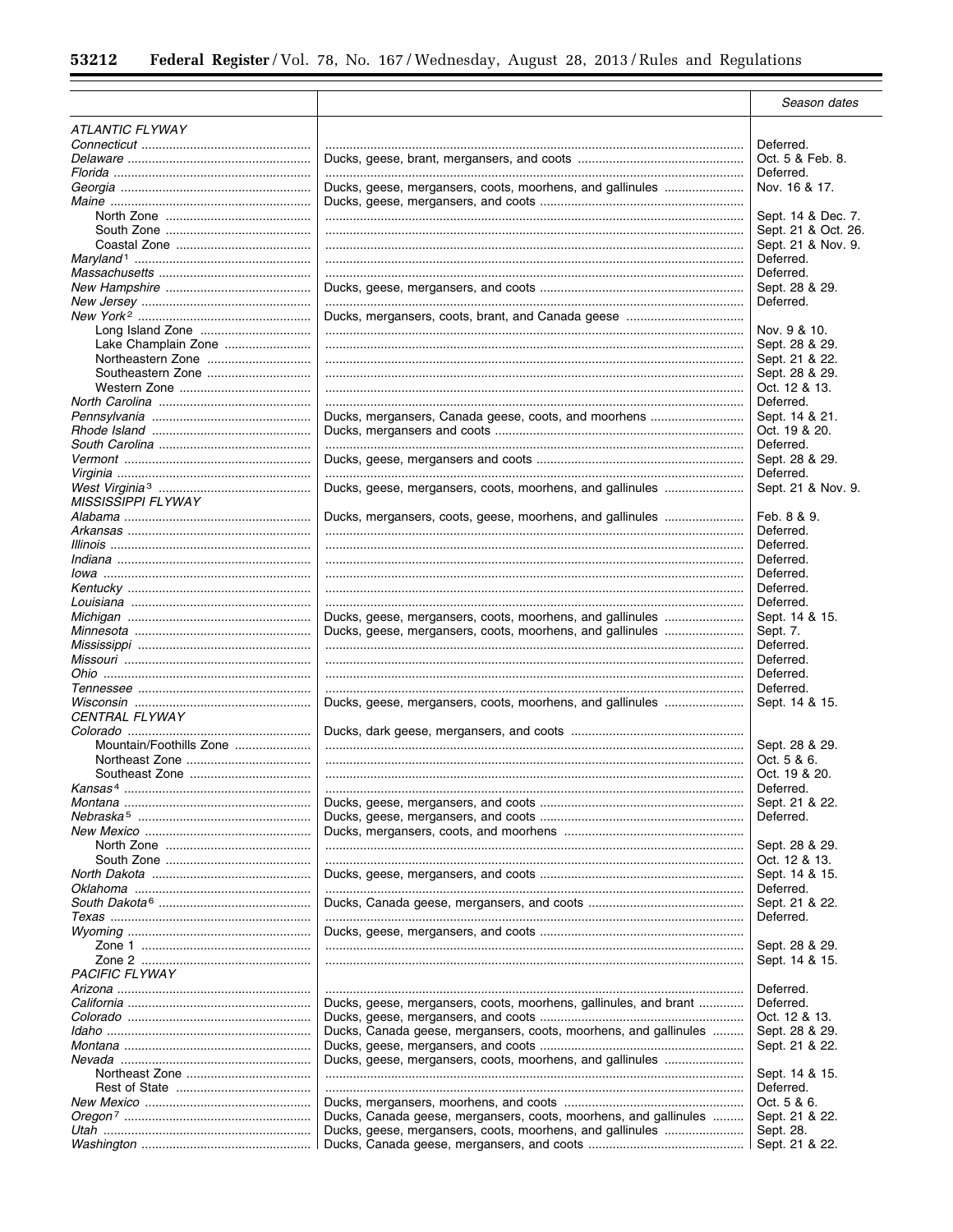|  | Season dates     |
|--|------------------|
|  | ' Sept. 14 & 15. |

1 In *Maryland*, the accompanying adult must be at least 21 years of age and possess a valid Maryland hunting license (or be exempt from the license requirement). This accompanying adult may not shoot or possess a firearm.

<sup>3</sup> In West Virginia, the accompanying adult must be at least 21 years of age.<br><sup>4</sup> In *Kansas*, the adult accompanying adult must possess any licenses and/or stamps required by law for that individual to hunt waterfowl.<br><sup>5</sup>

<sup>7</sup> In *Oregon*, the goose season is closed for the youth hunt in the Northwest Special Permit Goose Zone and the Northwest General Zone.

■ 7. Section 20.106 is revised to read as follows:

#### **§ 20.106 Seasons, limits, and shooting hours for sandhill cranes.**

Subject to the applicable provisions of the preceding sections of this part, areas open to hunting, respective open seasons (dates inclusive), shooting and hawking hours, and daily bag and possession limits on the species designated in this section are as follows:

Shooting and hawking hours are onehalf hour before sunrise until sunset, except as otherwise noted. Area

descriptions were published in the July 26, 2013, **Federal Register** (78 FR 45376).

Federally authorized, State-issued permits are issued to individuals, and only the individual whose name and address appears on the permit at the time of issuance is authorized to take sandhill cranes at the level allowed by the permit, in accordance with provisions of both Federal and State regulations governing the hunting season. The permit must be carried by the permittee when exercising its provisions and must be presented to any law enforcement officer upon request. The permit is not transferable or assignable to another individual, and may not be sold, bartered, traded, or otherwise provided to another person. If the permit is altered or defaced in any way, the permit becomes invalid.

CHECK STATE REGULATIONS FOR AREA DESCRIPTIONS AND ANY ADDITIONAL RESTRICTIONS.

**Note:** States with deferred seasons may select those seasons at the same time they select waterfowl seasons in August. Consult late-season regulations for further information.

Limits

|                                           | Season dates   | Limits         |                |
|-------------------------------------------|----------------|----------------|----------------|
|                                           |                | Bag            | Possession     |
| <b>MISSISSIPPI FLYWAY</b>                 |                |                |                |
|                                           |                |                |                |
| Minnesota <sup>1</sup>                    |                |                |                |
|                                           |                | $\mathfrak{p}$ |                |
|                                           |                |                |                |
| <b>CENTRAL FLYWAY</b>                     |                |                |                |
|                                           |                | 3              | 9              |
|                                           |                | 3              | 9              |
| Montana                                   |                |                |                |
|                                           |                | 3              | $*9$           |
|                                           |                | *2             | *2             |
| <b>New Mexico</b>                         |                |                |                |
|                                           |                | 3              | 6              |
| Middle Rio Grande Valley                  |                | $*_{2}$        | $*_{2}$        |
|                                           |                | *2             | *2             |
|                                           |                | *2             | $*_{2}$        |
|                                           |                | *2             | $*2$           |
|                                           |                | $*_{2}$        | $*_{2}$        |
|                                           |                | *2             | $*_{2}$        |
|                                           |                | *2             | $*_{2}$        |
|                                           | Oct. 26-Nov. 3 | *2             | $*_{2}$        |
| North Dakota <sup>1</sup>                 |                |                |                |
|                                           |                |                |                |
|                                           |                | 3<br>2         | 9              |
|                                           |                |                | 6              |
|                                           |                |                |                |
|                                           |                |                | 6              |
|                                           |                |                |                |
| Wyoming                                   |                |                |                |
|                                           |                | 3              | 6              |
|                                           |                | *1             | *1             |
| Big Horn, Hot Springs, Park, and Washakie |                | $*1$           | *1             |
| Counties (Area 6) <sup>4</sup> .          |                |                |                |
| <b>PACIFIC FLYWAY</b>                     |                |                |                |
| Arizona <sup>4</sup>                      |                |                |                |
|                                           |                | *2             | *2             |
|                                           |                | *2             | *2             |
|                                           |                | $*_{2}$        | *2             |
|                                           |                | *2             | *2             |
|                                           |                | $*_{2}$        | $\overline{2}$ |
|                                           |                | *2             | *2             |
|                                           |                |                |                |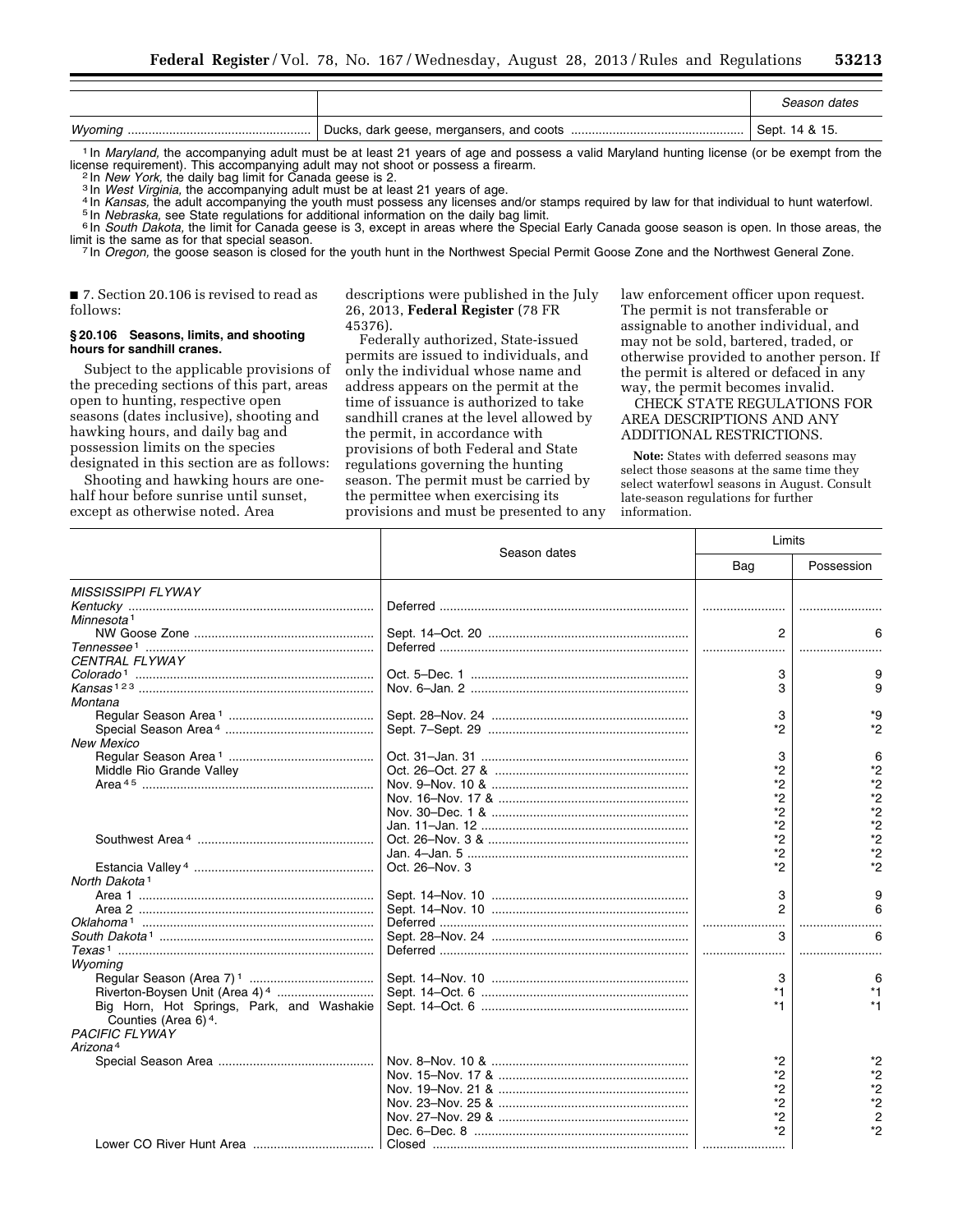|                      | Season dates | Limits |            |
|----------------------|--------------|--------|------------|
|                      |              | Bag    | Possession |
| Idaho <sup>4</sup>   |              |        |            |
|                      |              | $*$    |            |
| Montana              |              |        |            |
|                      |              | $*$    | *2         |
| Utah <sup>4</sup>    |              |        |            |
|                      |              |        |            |
|                      |              |        |            |
|                      |              |        |            |
|                      |              |        |            |
| Wyoming <sup>4</sup> |              |        |            |
|                      |              |        |            |
|                      |              |        |            |
|                      |              |        |            |
|                      |              |        |            |

1Each person participating in the regular sandhill crane seasons must have a valid sandhill crane hunting permit and/or a State-issued Harvest Information Survey Program (HIP) certification for game bird hunting in their possession while hunting.<br><sup>2</sup> In *Kansas*, shooting hours are from sunrise until sunset.<br><sup>3</sup> In *Kansas*, each person desiring to hunt sandhill

5 In *New Mexico,* in the Middle Rio Grande Valley Area, the season is only open for youth hunters on November 9. See State regulations for further details.

\* Per season.

■ 8. Section 20.109 is revised to read as follows:

# **§ 20.109 Extended seasons, limits, and hours for taking migratory game birds by falconry.**

Subject to the applicable provisions of the preceding sections of this part, areas open to hunting, respective open seasons (dates inclusive), hawking hours, and daily bag and possession limits for the species designated in this section are prescribed as follows:

Hawking hours are one-half hour before sunrise until sunset except as otherwise noted. Area descriptions were published in the July 26, 2013, **Federal Register** (78 FR 45376). For those

extended seasons for ducks, mergansers, and coots, area descriptions were published in an August 22, 2013 **Federal Register** and will be published again in a late-September 2013, **Federal Register**.

CHECK STATE REGULATIONS FOR AREA DESCRIPTIONS AND ANY ADDITIONAL RESTRICTIONS.

Daily bag limit—3 migratory birds, singly or in the aggregate.

Possession limit—9 migratory birds, singly or in the aggregate.

These limits apply to falconry during both regular hunting seasons and extended falconry seasons—unless further restricted by State regulations.

The falconry bag and possession limits are not in addition to regular season limits. Unless otherwise specified, extended falconry for ducks does not include sea ducks within the special sea duck areas. Only extended falconry seasons are shown below. Many States permit falconry during the gun seasons. Please consult State regulations for details.

For ducks, mergansers, coots, geese, and some moorhen seasons; additional season days occurring after September 30 will be published with the lateseason selections. Some States have deferred selections. Consult late-season regulations for further information.

|                        | Extended falconry dates                                |
|------------------------|--------------------------------------------------------|
| <b>ATLANTIC FLYWAY</b> |                                                        |
| Delaware               |                                                        |
|                        | Sept. 30-Oct. 19 & Jan. 13-Jan. 29.                    |
|                        | Nov. 11-Dec. 18.                                       |
|                        | Sept. 30-Oct. 5 & Jan. 15-Mar. 10.                     |
| Florida                |                                                        |
|                        | Oct. 29-Nov. 15 & Dec. 2-Dec. 13 &<br>Jan. 13-Jan. 19. |
|                        | Nov. 10-Dec. 16.                                       |
|                        | Nov. 24–Dec. 17 & Feb. 1–Mar. 10.                      |
|                        |                                                        |
| Georgia                |                                                        |
|                        | Dec. 2-Dec. 6 & Jan. 27-Jan. 29.                       |
| Maryland               |                                                        |
|                        | Oct. 6-Oct. 31 & Jan. 2-Jan. 12.                       |
|                        | Nov. 10-Dec. 17.                                       |
|                        | Oct. 1-Oct. 30 & Feb. 7-Mar. 10.                       |
| North Carolina         |                                                        |
|                        | Oct. 12-Nov. 16.                                       |
|                        | Nov. 23-Dec. 28.                                       |
|                        | Nov. 4-Dec. 7 & Feb. 1-Feb. 28.                        |
| Pennsylvania           |                                                        |
|                        | Sept. 30-Oct. 25 & Dec. 2-Dec. 12.                     |
|                        | Nov. 11-Dec. 18.                                       |
|                        | Sept. 2-Oct. 18 & Dec. 2-Dec. 18.                      |
|                        |                                                        |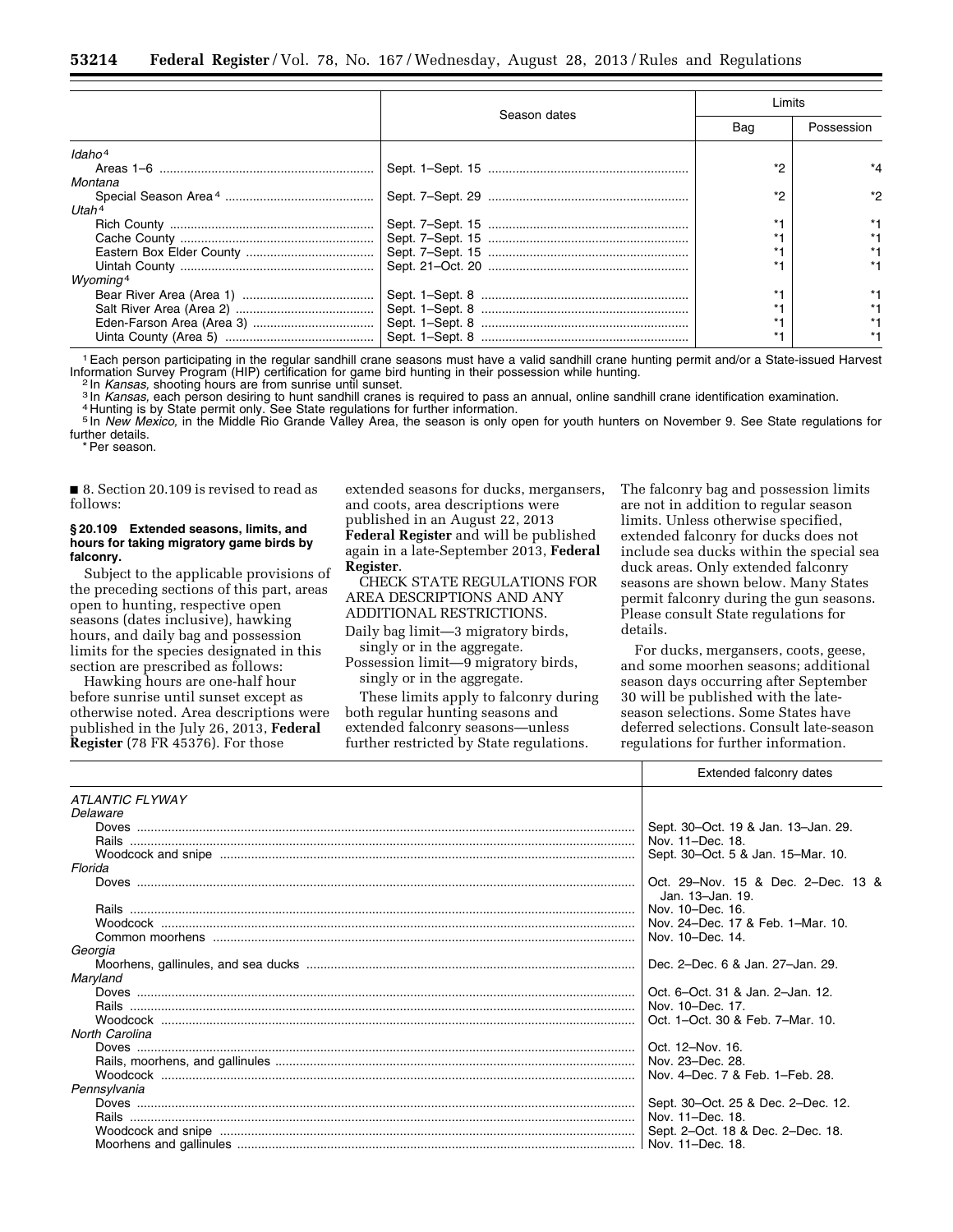$\equiv$ 

|                                           | Extended falconry dates                                    |
|-------------------------------------------|------------------------------------------------------------|
| Virginia                                  |                                                            |
|                                           | Oct. 15-Oct. 18 & Dec. 18-Dec. 30 &                        |
|                                           | Jan. 12–Jan. 31.<br>Oct. 17-Oct. 25 & Nov. 2-Dec. 4 & Jan. |
|                                           | 12-Jan. 31.                                                |
| <b>MISSISSIPPI FLYWAY</b>                 | Sept. 29 & Nov. 17-Dec. 22.                                |
| Illinois                                  |                                                            |
|                                           | Oct. 28-Nov. 1 & Nov. 15-Dec. 16.                          |
|                                           | Sept. 1-Sept. 6 & Nov. 16-Dec. 16.                         |
| Indiana                                   | Sept. 1–Oct. 18 & Dec. 3–Dec. 16.                          |
|                                           | Oct. 23-Nov. 7 & Jan. 1-Jan. 21.                           |
|                                           | Sept. 20-Oct. 14 & Nov. 29-Jan. 4.                         |
| Ducks, mergansers, and coots              |                                                            |
|                                           | Sept. 27-Sept. 30.                                         |
| Louisiana                                 |                                                            |
|                                           | Sept. 16–Oct. 2.<br>Oct. 28-Dec. 17 & Feb. 1-Feb. 11.      |
| Minnesota                                 |                                                            |
|                                           | Sept. 1-Sept. 20 & Nov. 5-Dec. 16.                         |
|                                           | Nov. 5–Dec. 16.                                            |
|                                           | Nov. 10–Dec. 16.                                           |
| <b>Missouri</b>                           |                                                            |
|                                           | Nov. 10–Dec. 16.                                           |
| Ohio                                      | Sept. 7-Sept. 22.                                          |
|                                           | Sept. 1-Sept. 22.                                          |
| Tennessee                                 |                                                            |
|                                           | Sept. 27-Oct. 11 & Oct. 28-Nov. 14.                        |
|                                           | Sept. 15-Oct. 20.                                          |
| Wisconsin                                 | Sept. 1-Sept. 20.                                          |
|                                           | Sept. 1-Sept. 20.                                          |
|                                           | Sept. 14–Sept. 15.                                         |
| <b>CENTRAL FLYWAY</b>                     |                                                            |
| Montana <sup>2</sup>                      |                                                            |
|                                           | Sept. 18–Sept. 27.                                         |
| Nebraska<br>Ducks, mergansers, and coots  |                                                            |
|                                           | Sept. 7-Sept. 22.                                          |
| Zone $2$ :                                |                                                            |
|                                           | Sept. 7-Sept. 22.                                          |
|                                           | Sept. 7-Sept. 15.                                          |
|                                           | Sept. 7-Sept. 15.<br>Sept. 7-Sept. 22                      |
| <b>New Mexico</b>                         |                                                            |
| Doves                                     |                                                            |
|                                           | Nov. 10–Nov. 12 & Nov. 28–Dec. 31.                         |
|                                           | Oct. 10–Nov. 12 & Nov. 28–Nov. 30.                         |
| Band-tailed pigeons                       |                                                            |
|                                           | Sept. 21–Dec. 16.<br>Oct. 21-Jan. 15.                      |
|                                           | Sept. 14-Sept. 22.                                         |
| Sandhill cranes                           |                                                            |
|                                           | Oct. 17-Oct. 30.                                           |
|                                           | Nov. 4-Dec. 24.                                            |
| Common moorhens                           | Dec. 8-Jan. 13.                                            |
| Sora and Virginia rails                   | Nov. 24–Dec. 30.                                           |
| North Dakota                              | Sept. 2-Sept. 6 & Sept. 9-Sept. 13.                        |
| South Dakota                              |                                                            |
| Ducks, mergansers, and coots <sup>1</sup> |                                                            |
|                                           | Sept. 1-Sept. 8                                            |
| Low Plains:                               |                                                            |
|                                           | Sept. 1-Sept. 14 & Sept. 18-Sept. 22.                      |
|                                           | Sept. 1-Sept. 14 & Sept. 16-Sept. 20.                      |
| Texas                                     | Sept. 1-Sept. 14 & Sept. 18-Sept. 22.                      |
|                                           | Nov. 9–Dec. 15.                                            |
|                                           | Jan. 27-Feb. 10.                                           |
| Wyoming                                   |                                                            |
|                                           | Nov. 10–Dec. 16.                                           |
| Ducks, mergansers, and coots              |                                                            |